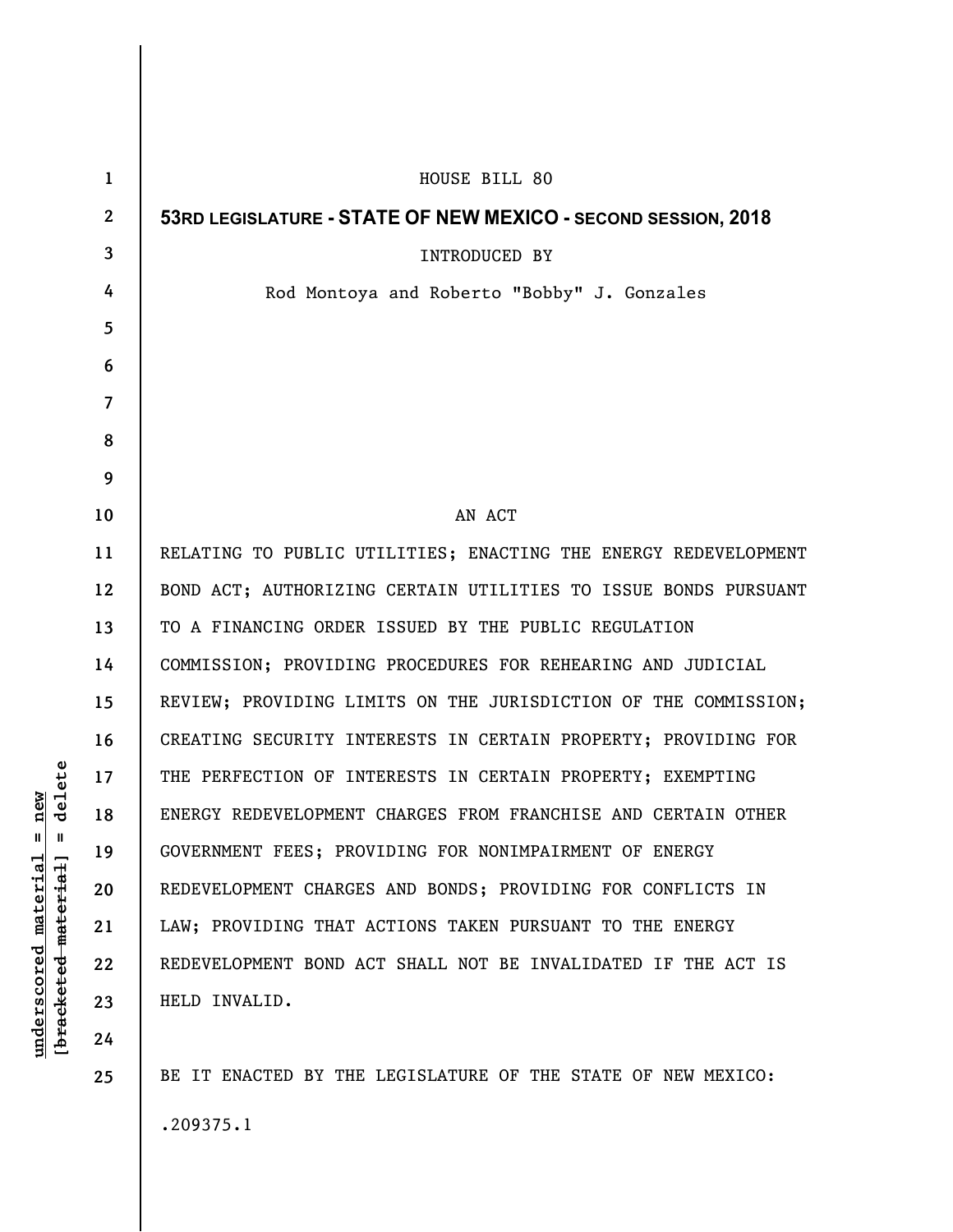**SECTION 1.** [NEW MATERIAL] SHORT TITLE.--This act may be cited as the "Energy Redevelopment Bond Act".

**SECTION 2.** [NEW MATERIAL] DEFINITIONS.--As used in the Energy Redevelopment Bond Act:

A. "adjustment mechanism" means a formula-based calculation used to make adjustments to the amount of the energy redevelopment charges that are necessary to correct for any over-collection or under-collection of the energy redevelopment charges and to provide for the timely and complete payment of scheduled principal and interest on the energy redevelopment bonds and the payment and recovery of other financing costs in accordance with the financing order;

B. "ancillary agreement" means a bond, insurance policy, letter of credit, reserve account, surety bond, interest rate lock or swap arrangement, hedging arrangement, liquidity or credit support arrangement or other similar agreement or arrangement entered into in connection with the issuance of an energy redevelopment bond that is designed to promote the credit quality and marketability of the bond or to mitigate the risk of an increase in interest rates;

C. "assignee" means a person or legal entity to which an interest in energy redevelopment property is sold, assigned, transferred or conveyed, other than as security, and any successor to or subsequent assignee of such a person or legal entity;

 $- 2 -$ 

.209375.1

 $\frac{1}{2}$  of  $\frac{1}{2}$  and  $\frac{1}{2}$  and  $\frac{1}{2}$  and  $\frac{1}{2}$  and  $\frac{1}{2}$  and  $\frac{1}{2}$  and  $\frac{1}{2}$  and  $\frac{1}{2}$  and  $\frac{1}{2}$  and  $\frac{1}{2}$  and  $\frac{1}{2}$  and  $\frac{1}{2}$  and  $\frac{1}{2}$  and  $\frac{1}{2}$  and  $\frac{1}{2}$  an **[bracketed material] = delete**  $underscored material = new$ **underscored material = new**

**1** 

**2** 

**3** 

**4** 

**5** 

**6** 

**7** 

**8** 

**9** 

**10** 

**11** 

**12** 

**13** 

**14** 

**15** 

**16** 

**17** 

**18** 

**19** 

**20** 

**21** 

**22** 

**23** 

**24**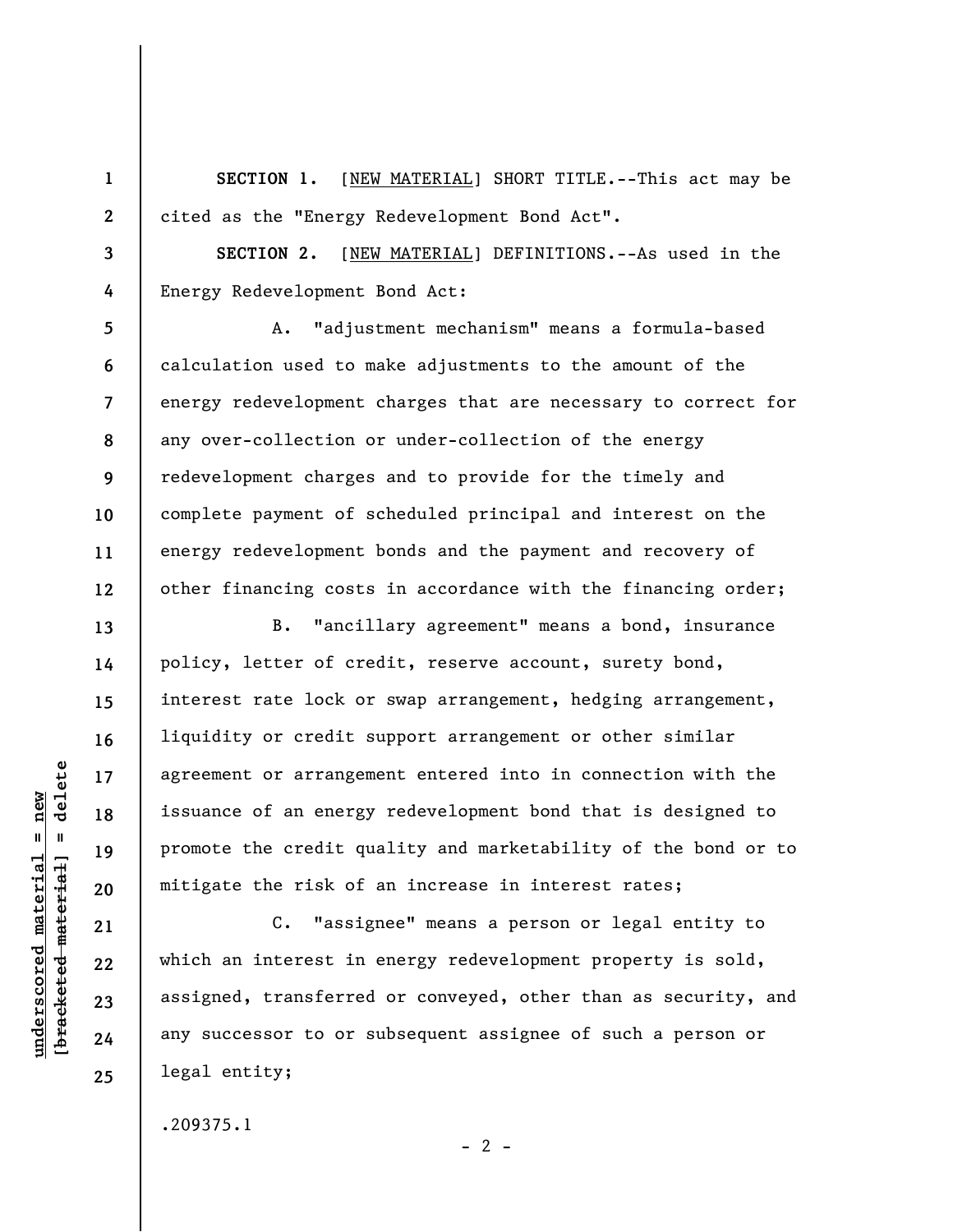**1 2**  D. "bondholder" means a holder or owner of an energy redevelopment bond;

**3 4**  E. "commission" means the public regulation commission;

**5 6 7 8 9**  F. "credit rating" means the investment rating for the unsecured debt obligations of a qualifying utility as published by at least one nationally recognized statistical rating organization as recognized by the United States securities and exchange commission;

**10 11 12 13 14 15 16 17 18 19**  G. "energy redevelopment bond" means a bond, debenture, note, certificate of participation, certificate of beneficial interest, certificate of ownership or other evidences of indebtedness or ownership that is issued by a qualifying utility or an assignee pursuant to a financing order, the proceeds of which are used directly or indirectly to recover, finance or refinance energy redevelopment costs and financing costs that are secured by or payable from energy redevelopment property and that are non-recourse to the qualifying utility;

H. "energy redevelopment charge" means a non-bypassable charge paid by all customers of a qualifying utility for the recovery of energy redevelopment costs and financing costs and collected by a qualifying utility or a collection agent;

I. "energy redevelopment costs" means costs .209375.1

 $-3 -$ 

**20** 

**21** 

**22** 

**23** 

**24**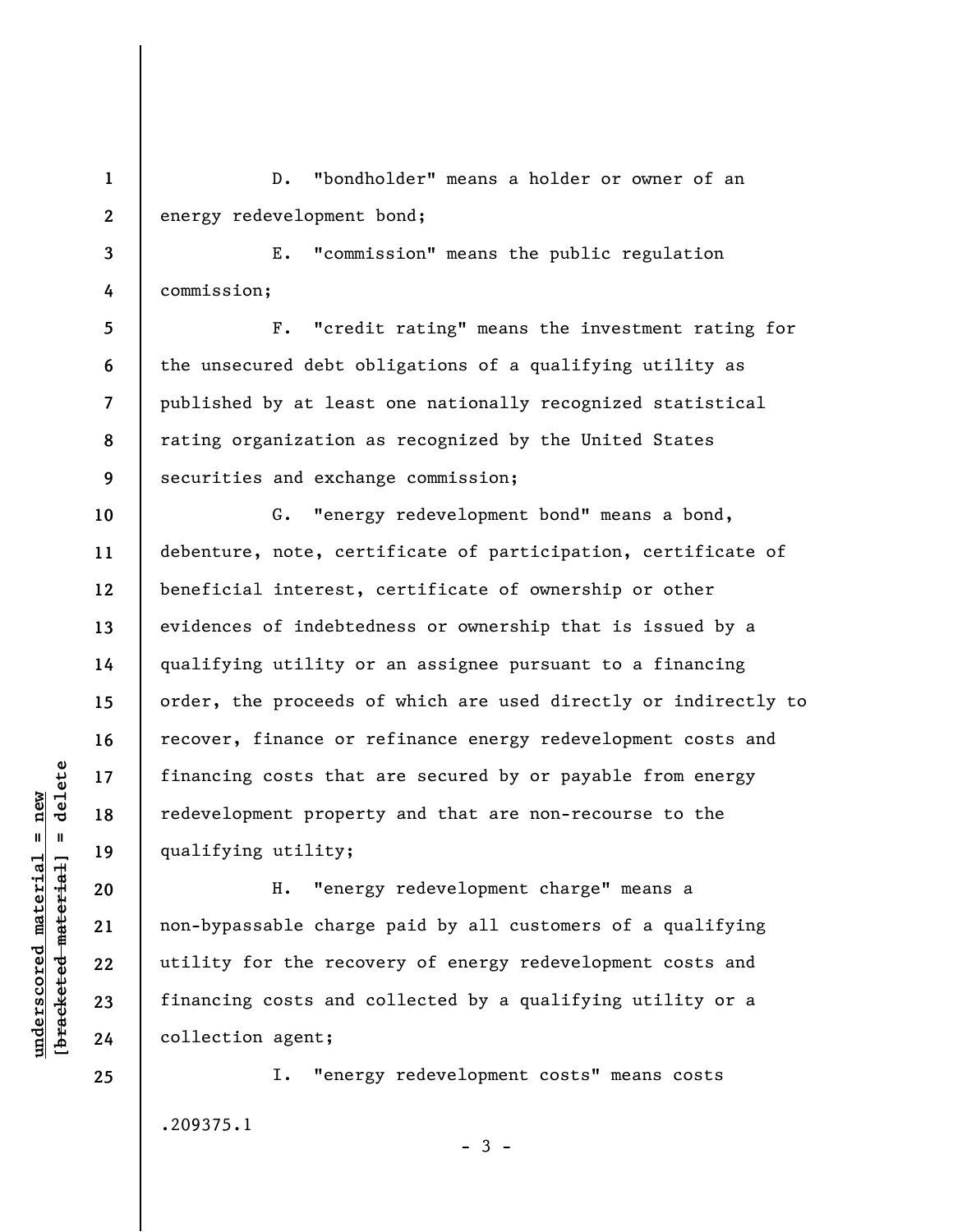**1 2 3 4 5 6 7 8 9 10 11 12 13 14 15 16 17 18 19 20 21 22 23 24 25**  incurred or expected to be incurred by a qualifying utility that are caused by the abandonment of or associated with qualifying generating facilities, that: (1) includes: (a) costs relating to regulatory assets and costs associated with decommissioning, reclamation of mines that provide coal to qualifying generating facilities, contract termination fees, engineering work, severance pay, job training and the undepreciated investment of property that is abandoned; (b) any demolition or similar cost that exceeds the salvage value of the property and any other cost that has been incurred or will be incurred by the qualifying utility relating to the qualifying generating facilities that have not been fully recovered at the time of abandonment; (c) costs that have not been determined to be unrecoverable from customers by the time of filing the application for a financing order; and (d) preliminary costs associated with activities that are incurred prior to the issuance of a financing order and that are to be reimbursed from the proceeds of energy redevelopment bonds; and (2) does not include: (a) the costs of investing in replacement power resources; or (b) any monetary penalty, fine or .209375.1 - 4 -

 $\frac{1}{2}$  intereted material = delete **[bracketed material] = delete**  $underscored material = new$ **underscored material = new**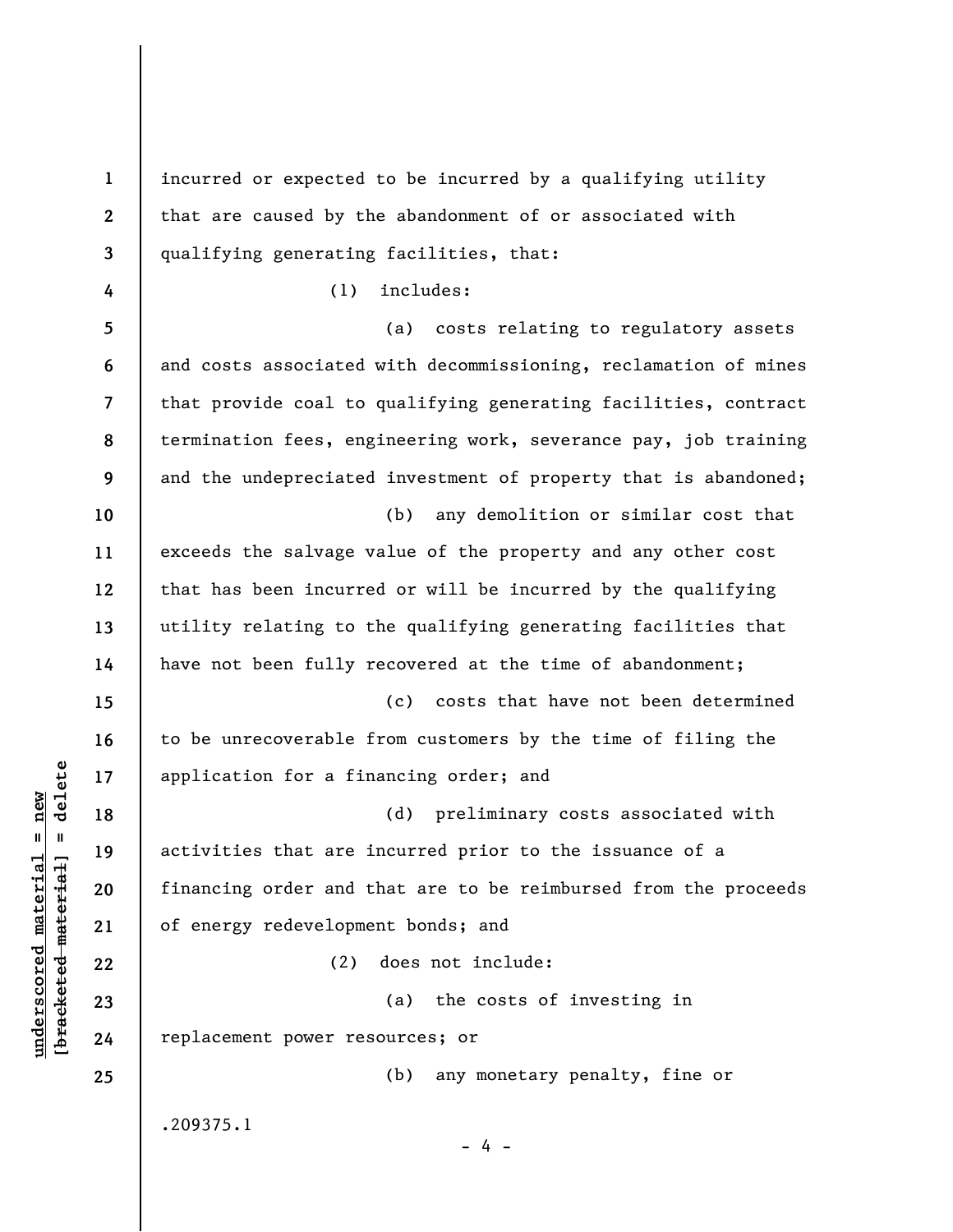**1 2 3 4**  forfeiture assessed against a qualifying utility by a government agency or court under a federal or state environmental statute, rule or regulation;

**5** 

**6** 

**7** 

**8** 

**9** 

**10** 

**11** 

**12** 

**13** 

**14** 

**15** 

**16** 

**17** 

**18** 

**19** 

**20** 

**21** 

**22** 

**23** 

**24** 

**25** 

J. "energy redevelopment property" means:

(1) the rights and interests of a qualifying utility or an assignee under a financing order, including the right to impose, charge, collect and receive energy redevelopment charges in the amount necessary to provide for the full payment and recovery of all energy redevelopment costs and financing costs identified in the financing order as costs to be financed by energy redevelopment bonds and to obtain adjustments to the charges as provided in Section 5 of the Energy Redevelopment Bond Act, and any interest in such rights and interests; and

(2) all revenues, receipts, collections, rights to payment, payments, money, claims or other proceeds arising from the rights and interests specified in Paragraph (1) of this subsection;

K. "energy redevelopment revenues" means all revenues, receipts, collections, claims, rights to payments, payments, money or other proceeds arising from energy redevelopment property and collected by a qualifying utility or other collection agent that is attributable to an energy redevelopment charge;

L. "financing cost" means the costs incurred by the .209375.1

 $- 5 -$ 

 $\frac{1}{2}$  intereted material = delete **[bracketed material] = delete**  $underscored material = new$ **underscored material = new**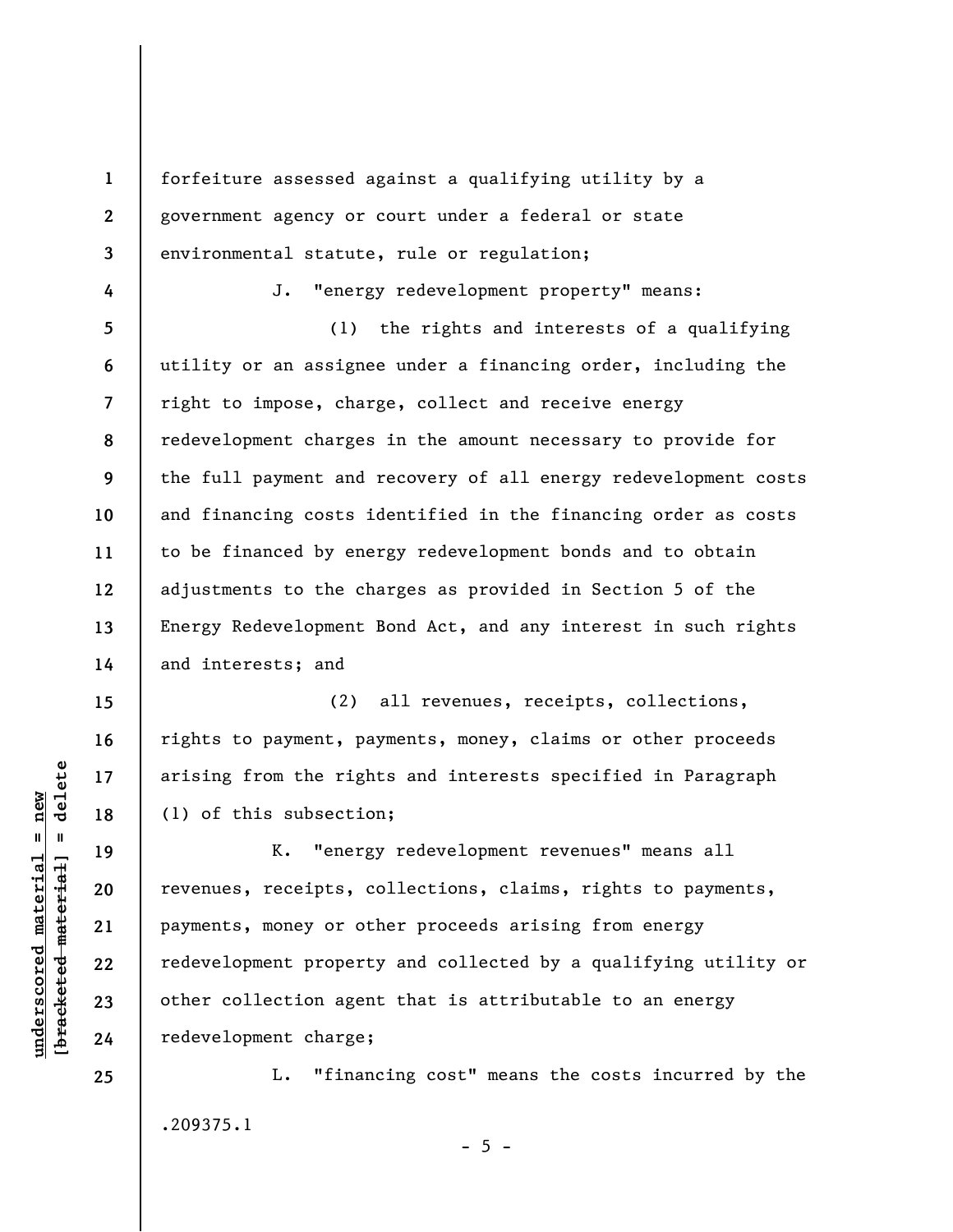qualifying utility or an assignee to issue, service, repay or refinance energy redevelopment bonds, whether incurred or paid on issuance of the bonds or over the life of the bonds, and approved for recovery by the commission in a financing order. "Financing cost" includes:

**6 7 8**  (1) principal, interest, acquisition, defeasance and redemption premiums that are payable on energy redevelopment bonds;

**9 10 11 12 13**  (2) any payment required under an ancillary agreement and any amount required to fund or replenish a reserve account or other account established under any indenture, ancillary agreement or other financing document relating to the energy redevelopment bonds;

(3) any costs related to issuing, supporting, repaying, servicing and refunding energy redevelopment bonds or the application for a financing order, including servicing fees and expenses, accounting and auditing fees and expenses, trustee fees and expenses, legal fees and expenses, administrative fees and expenses, consulting fees and expenses, placement and underwriting fees and expenses, printing and edgarizing fees, capitalized interest, rating agency fees, government registration fees and stock exchange listing and compliance and filing fees;

(4) any costs incurred to obtain modifications of or amendments to any indenture, financing agreement, .209375.1

 $\frac{1}{2}$  intereted material = delete **[bracketed material] = delete**  $underscored material = new$ **underscored material = new**

**1** 

**2** 

**3** 

**4** 

**5** 

**14** 

**15** 

**16** 

**17** 

**18** 

**19** 

**20** 

**21** 

**22** 

**23** 

**24** 

**25** 

 $- 6 -$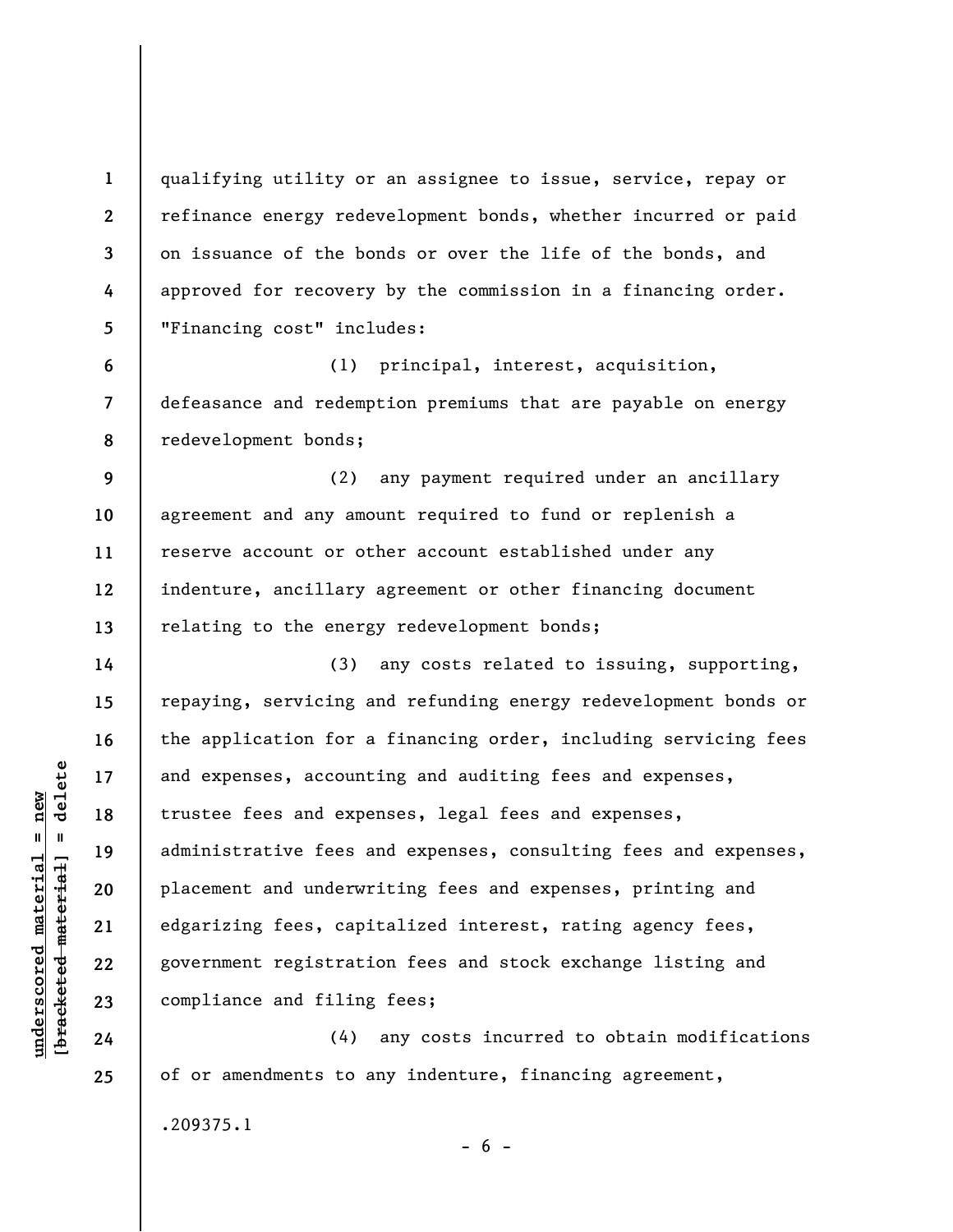**1 2 3 4 5 6 7 8 9 10 11 12 13 14 15 16 17 18 19 20 21 22 23 24 25**  security agreement or similar agreement or instrument relating to any existing secured or unsecured obligation of a qualifying utility or an affiliate of a qualifying utility, or any costs incurred by or allocated to a qualifying utility to obtain any consent, release, waiver or approval from any holder of such an obligation, that are necessary to be incurred to permit a qualifying utility to issue or cause the issuance of energy redevelopment bonds; (5) any taxes, fees, charges or other assessments imposed on energy redevelopment revenues; (6) any other costs and charges approved by the commission for inclusion in an energy redevelopment charge; and (7) any other related costs that are approved for recovery in the financing order; M. "financing order" means an order of the commission that: (1) authorizes the issuance of energy redevelopment bonds; (2) authorizes the imposition, collection and periodic adjustments of the energy redevelopment charge; and (3) creates energy redevelopment property; N. "financing parties" means: (1) a trustee, collateral agent or other person acting for the benefit of a bondholder; and .209375.1 - 7 -

**underscored material = new [bracketed material] = delete**

 $\frac{1}{2}$  intereted material = delete  $underscored material = new$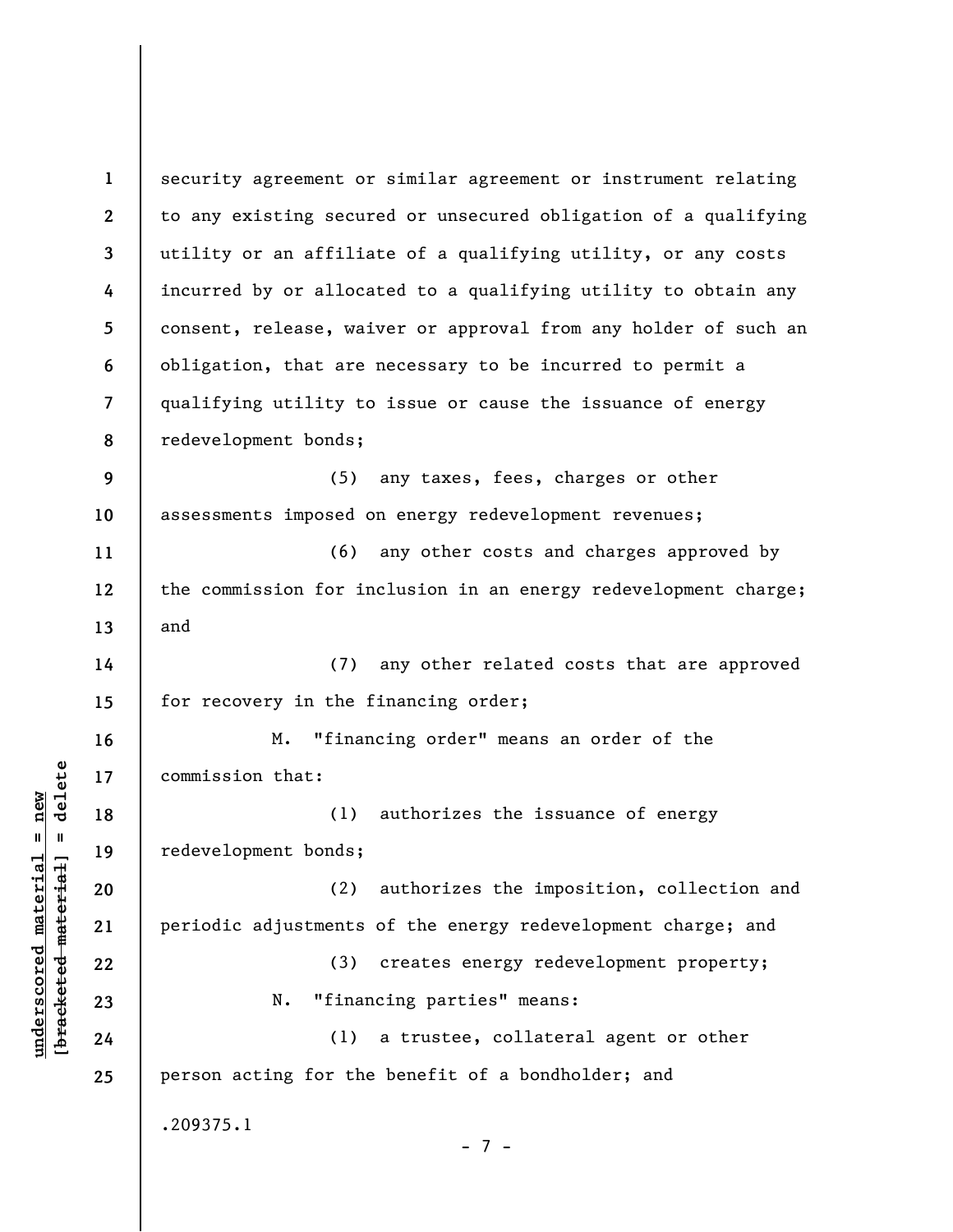**1 2 3 4 5 6**  (2) a party to an ancillary agreement or the energy redevelopment bonds, the rights and obligations of which relate to or depend upon the existence of energy redevelopment property, the enforcement and priority of a security interest in energy redevelopment property or the timely collection and payment of energy redevelopment revenues;

**7 8 9**  O. "financing statement" means "financing statement" as defined in the Uniform Commercial Code-Secured Transactions;

**10 11 12 13 14 15 16 17**  P. "non-bypassable" means that the payment of an energy redevelopment charge may not be avoided by an electric service customer located within a utility service area and shall be paid by the customer that receives electric delivery service from the qualifying utility imposing the charge for as long as the energy redevelopment bonds secured by the charge are outstanding and the related financing costs have not been recovered in full;

Q. "non-utility affiliate" means, with respect to any qualifying utility, a person that:

(1) is an "affiliated interest", as that term is used in the Public Utility Act, of a qualifying utility; and

(2) is not a "public utility", as that term is used in the Public Utility Act, that provides retail utility service to customers in the state;

R. "qualifying generating facility" means a coal- .209375.1 - 8 -

 $\frac{1}{2}$  intereted material = delete **[bracketed material] = delete**  $underscored material = new$ **underscored material = new**

**24 25** 

**18** 

**19** 

**20** 

**21** 

**22**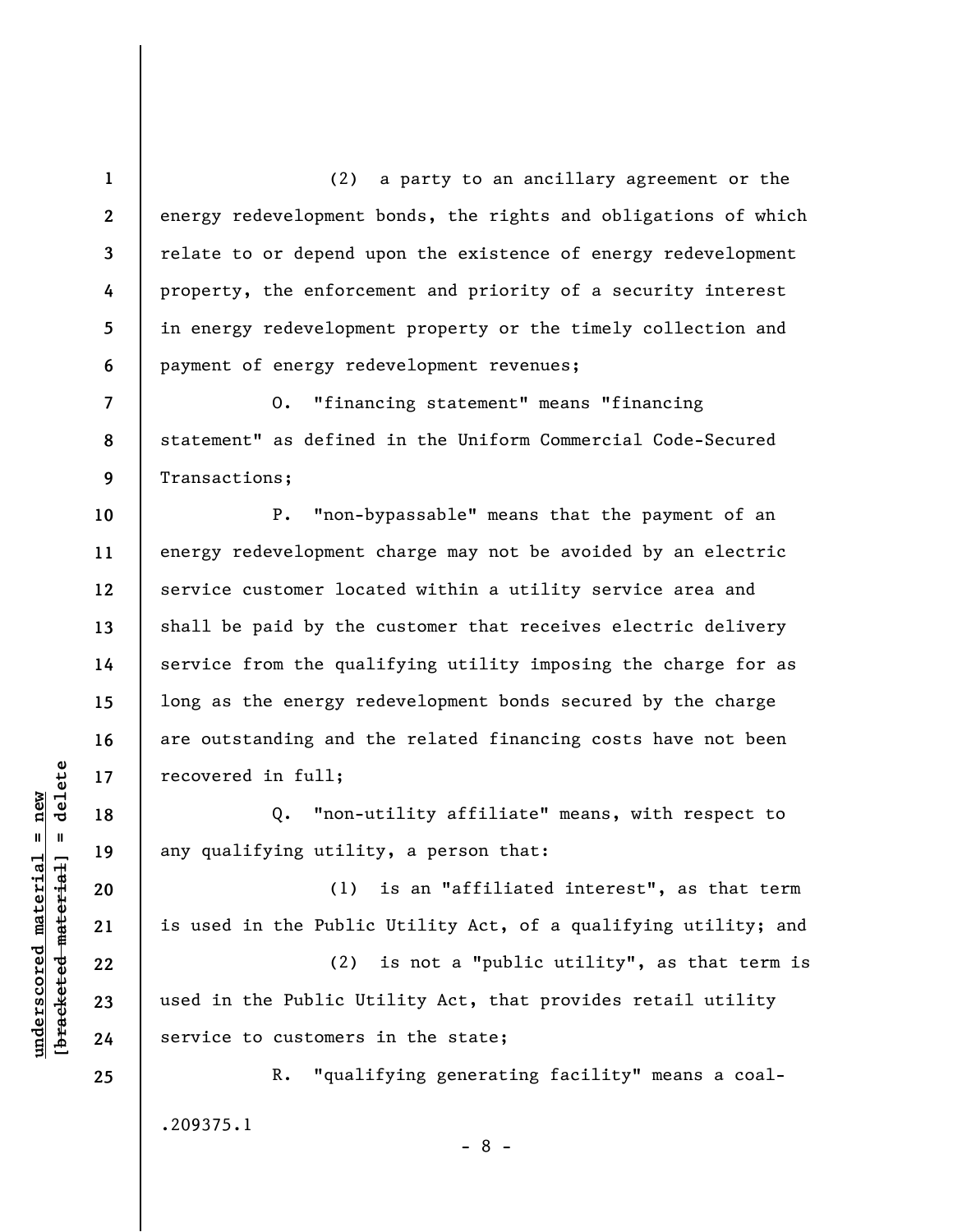**1**  fired electric generating facility that:

**2 3 4 5 6**  (1) has been granted a certificate of public convenience and necessity and has generated electric energy for ultimate sale to utility customers in the state before the effective date of this section and for which abandonment authority is granted after December 31, 2017; and

(2) is owned or leased, in whole or in part, by a qualifying utility;

**9 10 11 12**  S. "qualifying utility" means a public utility pursuant to Paragraph (1) of Subsection G of Section 62-3-3 NMSA 1978 that owns or leases all or a portion of a qualifying generating facility and its successor or assignees;

T. "termination statement" means "termination statement" as defined in the Uniform Commercial Code-Secured Transactions;

U. "traditional utility financing mechanism" means a return on investment at the qualifying utility's weighted average cost of capital; and

V. "utility service area" means:

(1) the geographic area of the state in which a qualifying utility provides electric delivery service to customers at the time of issuance of a financing order; and

(2) for as long as energy redevelopment bonds issued pursuant to a financing order are outstanding and the related energy redevelopment costs and financing costs have not .209375.1

- 9 -

 $\frac{1}{2}$  intereted material = delete **[bracketed material] = delete**  $underscored material = new$ **underscored material = new**

**7** 

**8** 

**13** 

**14** 

**15** 

**16** 

**17** 

**18** 

**19** 

**20** 

**21** 

**22** 

**23** 

**24**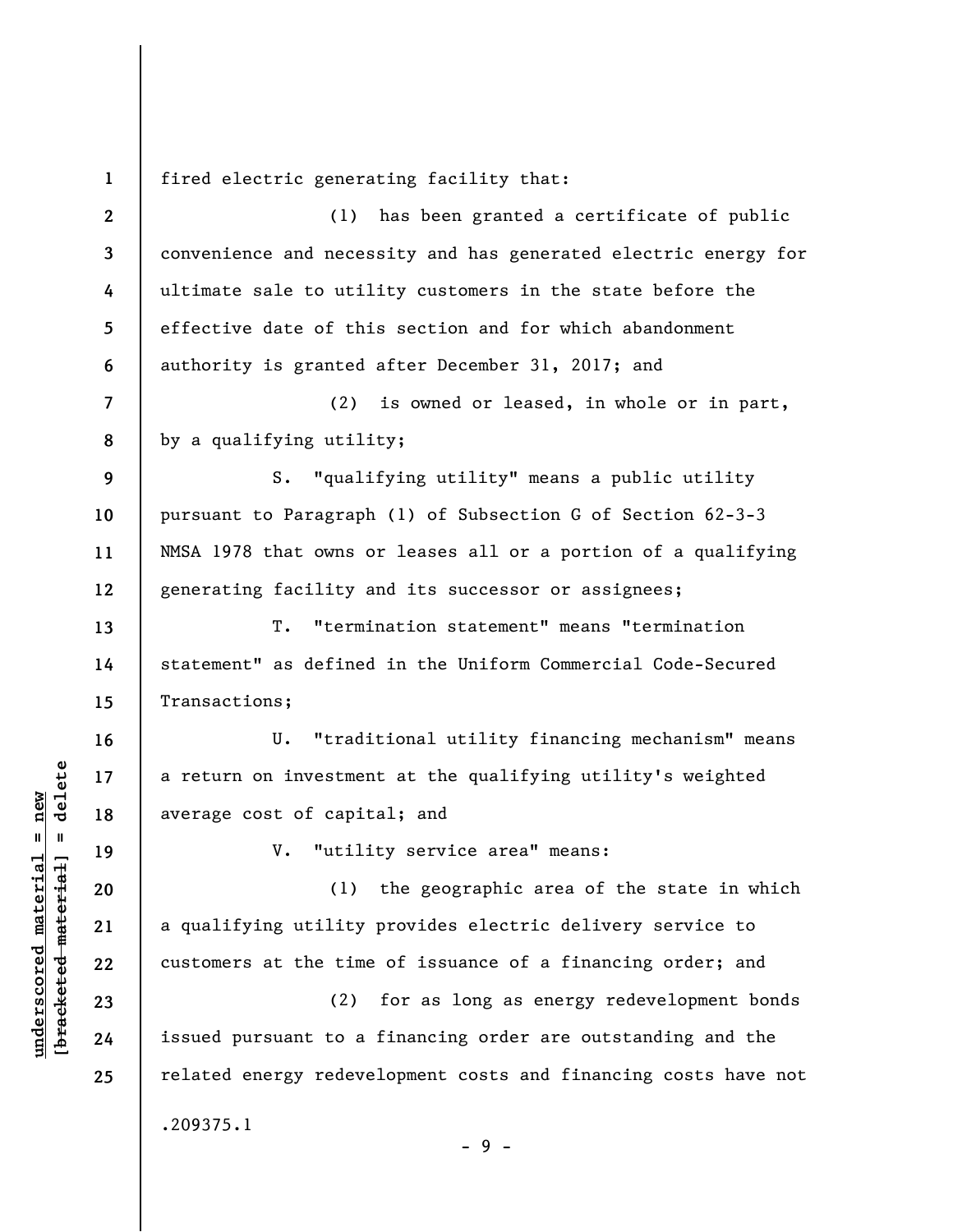been recovered in full, any additions to or enlargements of the geographic area, whether or not approved by the commission in a formal proceeding.

**4** 

**1** 

**2** 

**3** 

## **SECTION 3.** [NEW MATERIAL] FINANCING ORDER--APPLICATION.--

**5 6 7 8 9 10 11 12 13 14 15 16 17 18 19 20**  A. A qualifying utility may apply to the commission for a financing order pursuant to this section. To obtain a financing order, a qualifying utility shall obtain approval to abandon a qualifying generating facility pursuant to Section 62-9-5 NMSA 1978. The application for the financing order may be filed as part of the application for approval to abandon a qualifying generating facility. The application may include a request for the issuance of certificates of public convenience and necessity pursuant to Section 62-9-1 NMSA 1978 for some or all of any power supply resources that may be needed to replace the power supplied by the qualifying generating facilities for which abandonment authority is requested. The qualifying utility may defer an application for certificates of public convenience and necessity to a separate proceeding provided that the application identifies potential adequate replacement power resources that would be available at the time the replacement power is needed to serve customers.

B. An application for a financing order shall include:

(1) evidence that the applicant is a qualifying utility;

.209375.1

 $- 10 -$ 

**21** 

**22** 

**23** 

**24**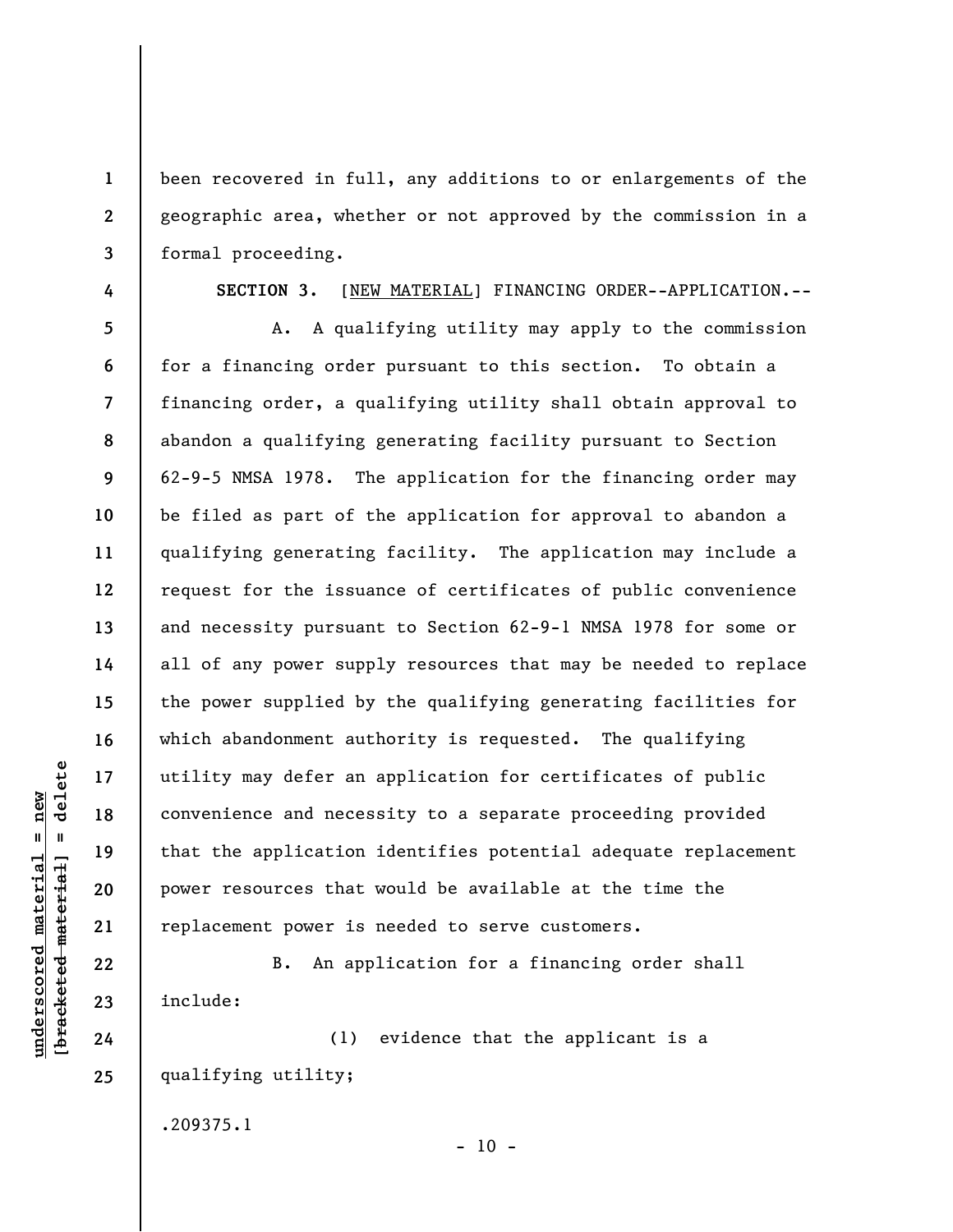**1 2 3 4 5 6 7 8 9 10 11 12 13 14 15 16 17 18 19 20 21 22 23 24 25**  (2) a description of the qualifying generating facility that the qualifying utility proposes to abandon or for which abandonment authority was granted after December 31, 2017; (3) an estimate of the energy redevelopment costs associated with the abandonment of the qualifying generating facility described in the application; (4) the amount of the energy redevelopment costs the qualifying utility proposes to finance through the issuance of one or more series of energy redevelopment bonds; (5) an estimate of the financing costs associated with each series of energy redevelopment bonds proposed to be issued; (6) an estimate of the amount of the energy redevelopment charges necessary to recover the energy redevelopment costs and financing costs the qualifying utility proposes to finance through the issuance of energy redevelopment bonds and the proposed calculation thereof, which estimate and calculation should take into account the estimated date of issuance and estimated principal amount of each series of energy redevelopment bonds proposed to be issued; (7) a proposed methodology for allocating the energy redevelopment costs among customer classes; (8) a description of the proposed adjustment mechanism; .209375.1

- 11 -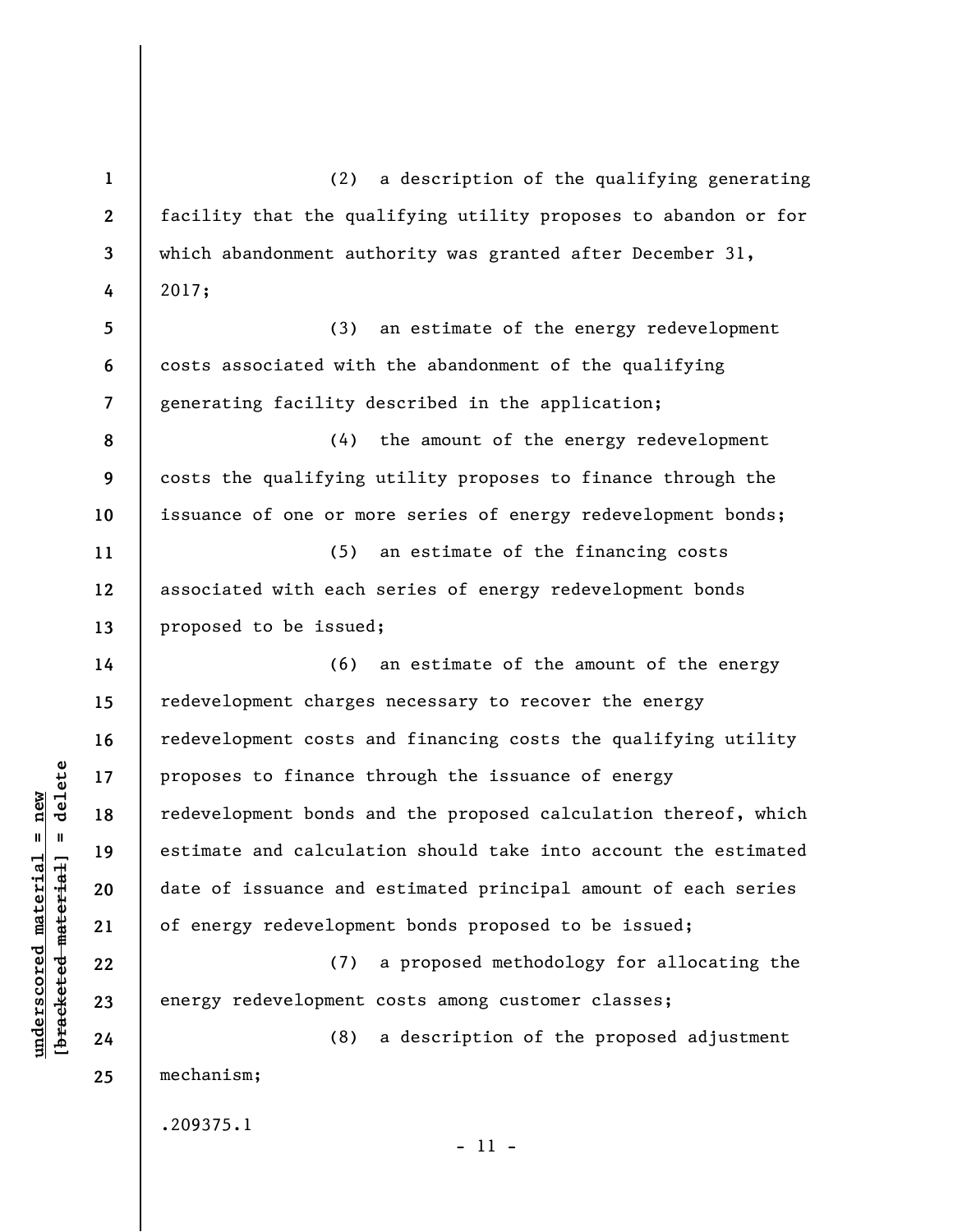**1 2 3 4 5 6 7**  (9) an estimate, based on current market conditions, of the cost savings on a net present value basis over the proposed term of the energy redevelopment bonds to the customers of the qualifying utility expected to result from the financing of the energy redevelopment costs with energy redevelopment bonds as compared to the use of traditional utility financing mechanisms;

**8 9 10 11 12 13 14 15**  (10) an estimate of the date on which the energy redevelopment bonds are expected to be issued and the expected term over which the financing costs associated with the issuance are expected to be recovered or, if the bonds are expected to be issued in more than one series, the estimated issuance date and expected term for each bond issuance; provided that the maximum term for each bond issuance shall be no longer than twenty-five years;

(11) identification of plans to sell, assign, transfer or convey, other than as a security, interest in energy redevelopment property, including identification of assignees;

(12) identification of ancillary agreements that may be necessary or appropriate;

(13) a description of a proposed ratemaking process to reconcile any difference between the projected pretax costs included in the amount of energy redevelopment costs financed by energy redevelopment bonds and the final .209375.1

 $- 12 -$ 

**16** 

**17** 

**18** 

**19** 

**20** 

**21** 

**22** 

**23** 

**24**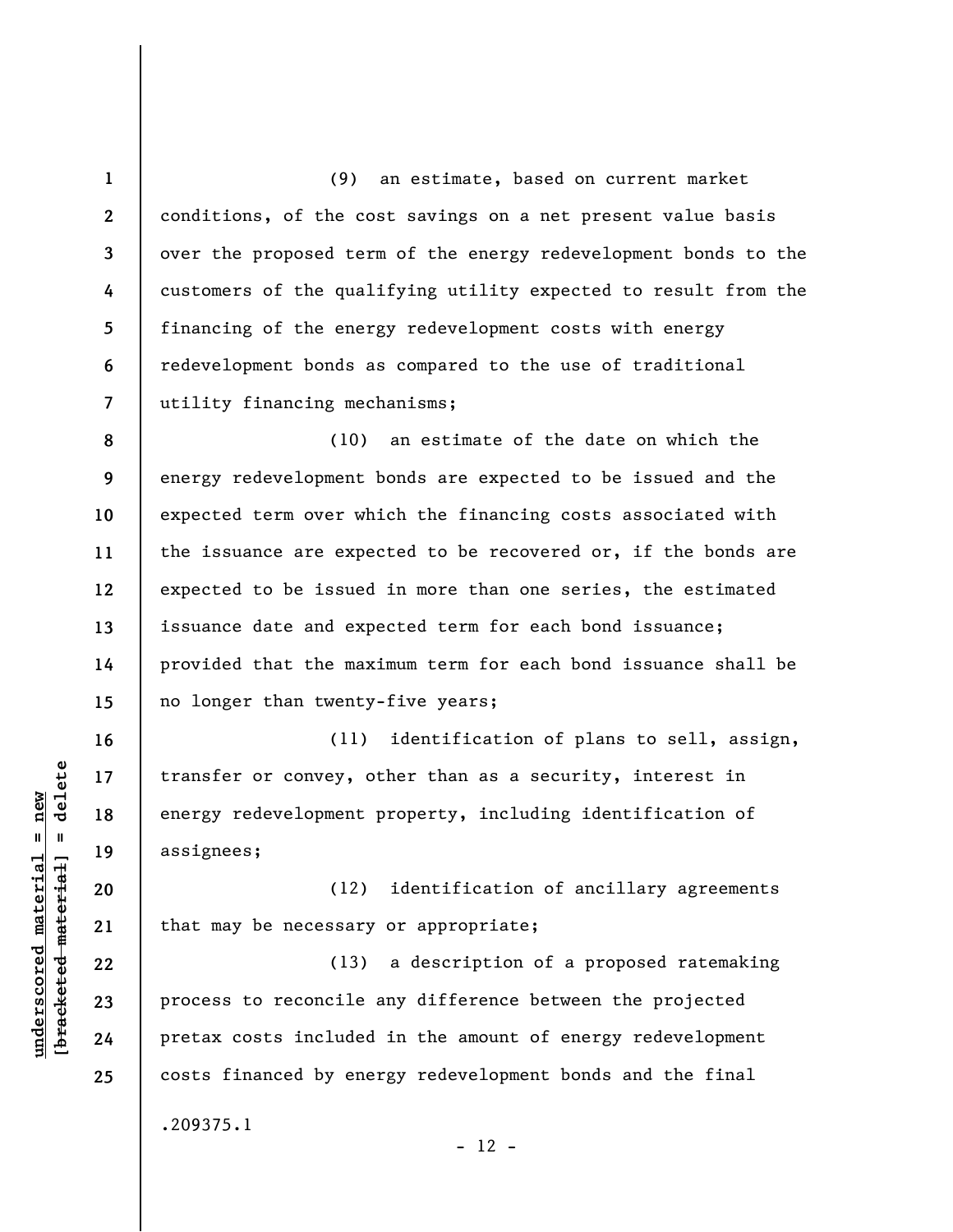**1 2**  pretax energy redevelopment costs incurred by the qualifying utility; and

(14) any other information reasonably required by the commission to determine if approval to abandon a qualifying generating facility or if any requests for certificates of public convenience and necessity should be granted.

**8 9 10 11 12 13 14 15**  C. Notice of an application for a financing order shall be given to the parties of record in the qualifying utility's most recent general rate case and published in newspapers of general circulation in the qualifying utility's service area in the state and in the county in the state in which the qualifying generating facility proposed to be abandoned is located and as otherwise may be ordered by the commission.

**SECTION 4.** [NEW MATERIAL] FINANCING ORDER--ISSUANCE-- TERMS OF BONDS--NON-UTILITY AFFILIATE REQUIREMENTS--REPORTS TO COMMISSION.--

A. The commission may approve an application for a financing order without a formal hearing if no protest establishing good cause for a formal hearing is filed within thirty days of the date when notice is given of the filing of the application for the financing order. The commission shall issue an order granting or denying the application and the final order on an accompanying application of the qualifying .209375.1

 $- 13 -$ 

 $\frac{1}{2}$  intereted material = delete **[bracketed material] = delete**  $underscored material = new$ **underscored material = new**

**3** 

**4** 

**5** 

**6** 

**7** 

**16** 

**17** 

**18** 

**19** 

**20** 

**21** 

**22** 

**23** 

**24**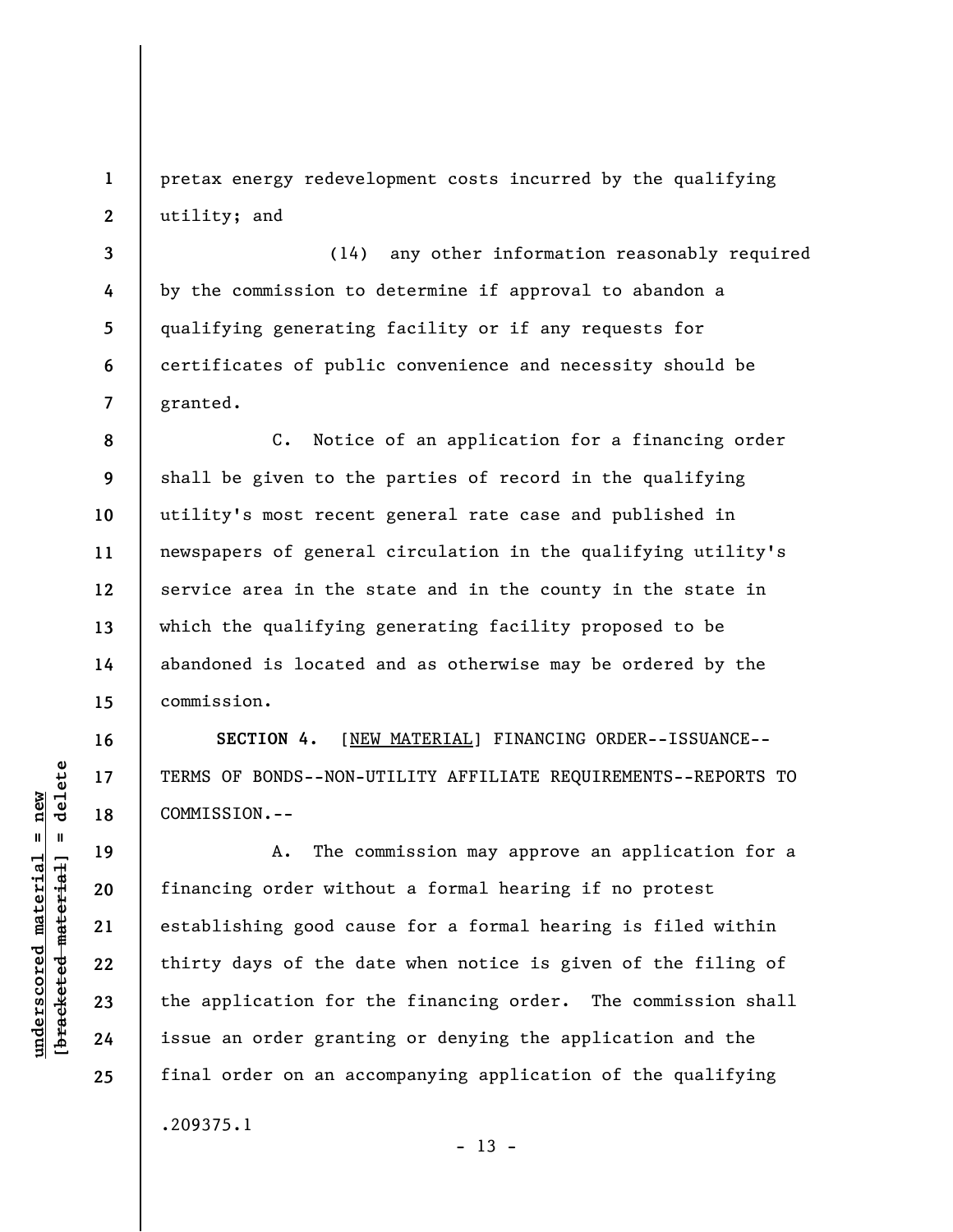utility for approval to abandon the qualifying generating facility within six months from the date the application for the financing order is filed with the commission. For good cause shown, the commission may extend the time for issuing the order for an additional three months.

**6 7 8 9 10 11 12 13 14 15 16 17 18 19**  B. Failure to issue an order within the time prescribed by Subsection A of this section shall be deemed approval of the application as filed, including approval to abandon the qualifying generating facility, if abandonment approval was requested in, consolidated or joined with the application for the financing order pursuant to Subsection B of Section 3 of the Energy Redevelopment Bond Act, and approval of the acquisition of any needed replacement power resources for which a specific certificate of public convenience and necessity was requested in the application. The commission chair or the chair's designee shall, within two days after expiration of the time prescribed by this subsection, issue an order declaring that the application has been approved by operation of law.

C. If an application for a financing order is accompanied by a request for issuance of a certificate of public convenience and necessity for replacement power resources, this section provides an alternative time frame to the time frame provided in Subsection C of Section 62-9-1 NMSA 1978 and the time frame specified in this section shall govern. .209375.1

 $\frac{1}{2}$  bracketed material = delete **[bracketed material] = delete**  $anderscored material = new$ **underscored material = new**

**20** 

**21** 

**22** 

**23** 

**24** 

**25** 

**1** 

**2** 

**3** 

**4** 

**5** 

 $- 14 -$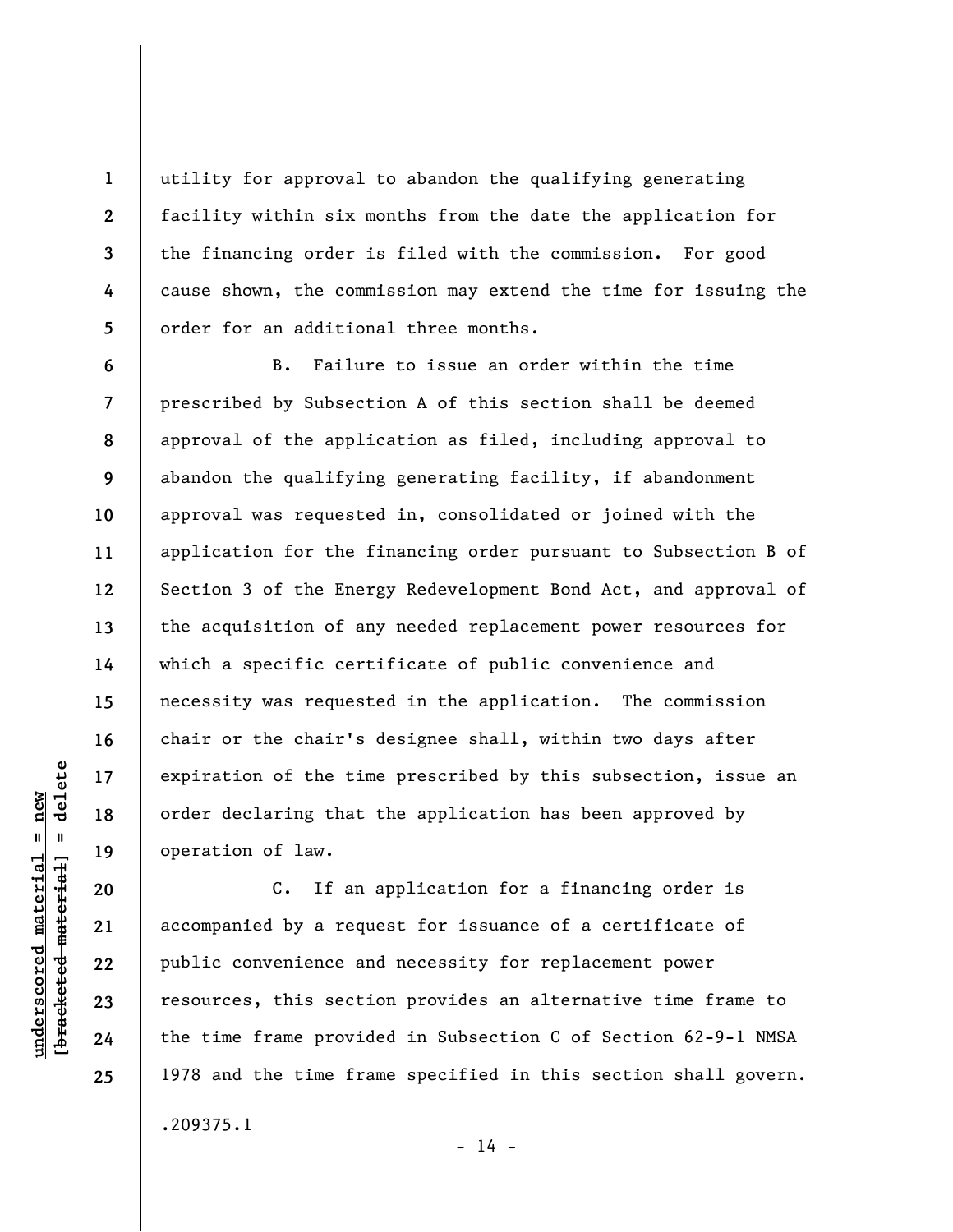**1 2 3 4 5 6 7 8 9 10 11 12 13 14 15 16 17 18 19 20 21 22 23 24 25**  D. The issuance of a financing order shall be the only approval required for the authority granted in the financing order. E. The commission shall issue a financing order if the commission finds that the: (1) applicant is a qualifying utility and that the facility being abandoned is a qualifying generating facility; (2) proposed issuance of energy redevelopment bonds will result in cost savings to customers of the qualifying utility on a net present value basis over the projected term of the energy redevelopment bonds compared to the use of traditional utility financing mechanisms; provided that, in calculating the comparison, the commission shall not exclude recovery of any energy redevelopment costs in estimating the amount of costs to customers associated with traditional utility financing mechanisms; (3) estimate of the energy redevelopment charges necessary to recover the energy redevelopment costs and the financing costs the qualifying utility proposes to be financed by energy redevelopment bonds and the proposed calculation thereof are reasonable; (4) proposed methodology for allocating the energy redevelopment costs among customer classes is reasonable; .209375.1

**underscored material = new [bracketed material] = delete**

 $\frac{1}{2}$  intereted material = delete  $underscored material = new$ 

 $- 15 -$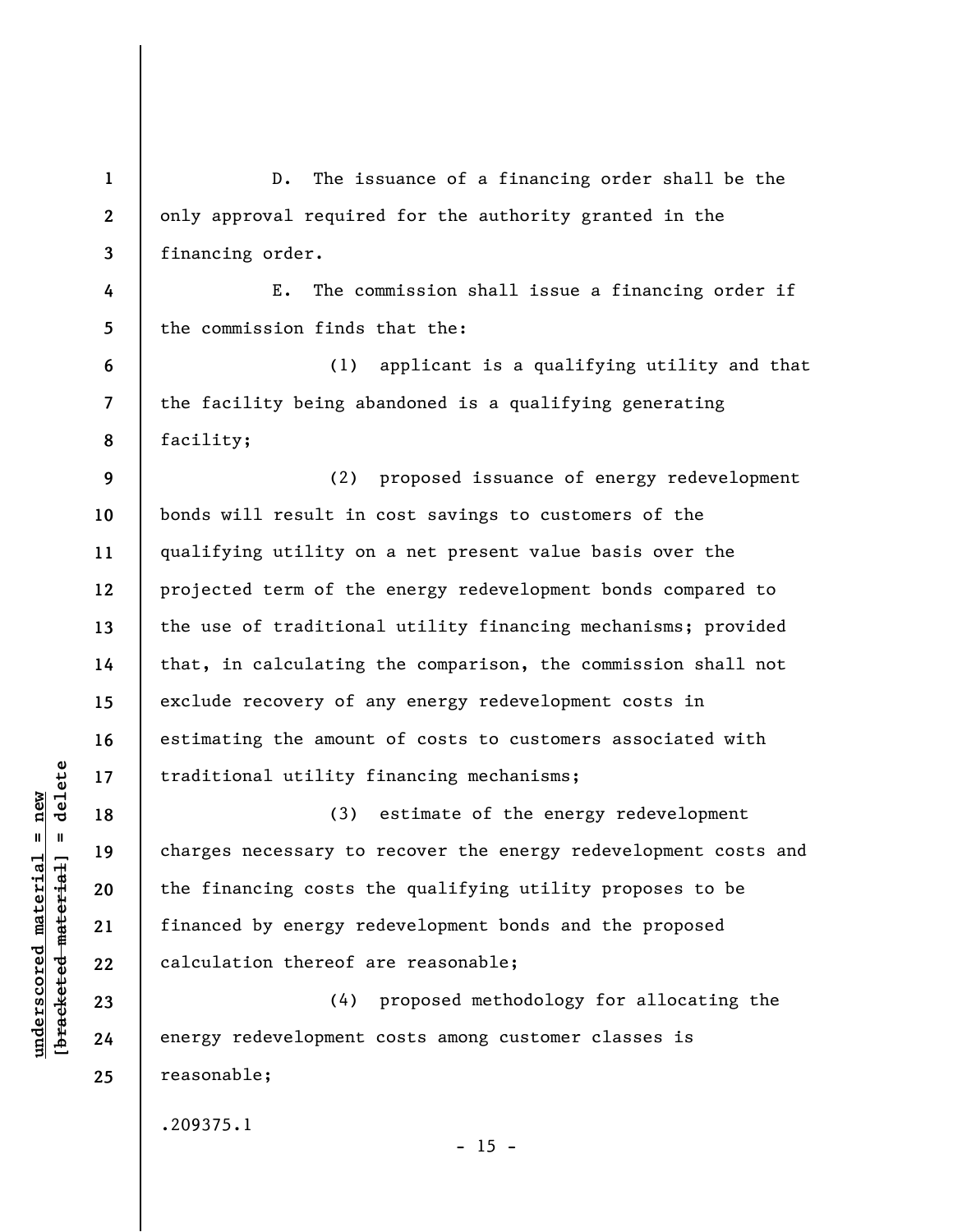**1 2 3**  (5) proposed adjustment mechanism is reasonable and complies with Section 5 of the Energy Redevelopment Bond Act; and

**4 5 6 7 8 9 10 11**  (6) proposed ratemaking process to reconcile any difference between the projected pretax costs included in the amount of energy redevelopment costs financed by energy redevelopment bonds and the final pretax energy redevelopment costs incurred by the qualifying utility is reasonable and does not affect the amount of the energy redevelopment bonds proposed to be issued or the proposed energy redevelopment charges.

F. A financing order shall include the following provisions:

(1) approval for the qualifying utility to issue energy redevelopment bonds as requested in the application, to use energy redevelopment bonds to finance the maximum amount of the energy redevelopment costs as requested in the application and to use the proceeds thereof as provided in Subsection A of Section 10 of the Energy Redevelopment Bond Act;

(2) approval for the qualifying utility to recover the financing costs requested in the application through energy redevelopment charges, subject to the application of the adjustment mechanism as provided in Section 5 of the Energy Redevelopment Bond Act, until the energy .209375.1

 $- 16 -$ 

**12** 

**13** 

**14** 

**15** 

**16** 

**17** 

**18** 

**19** 

**20** 

**21** 

**22** 

**23** 

**24**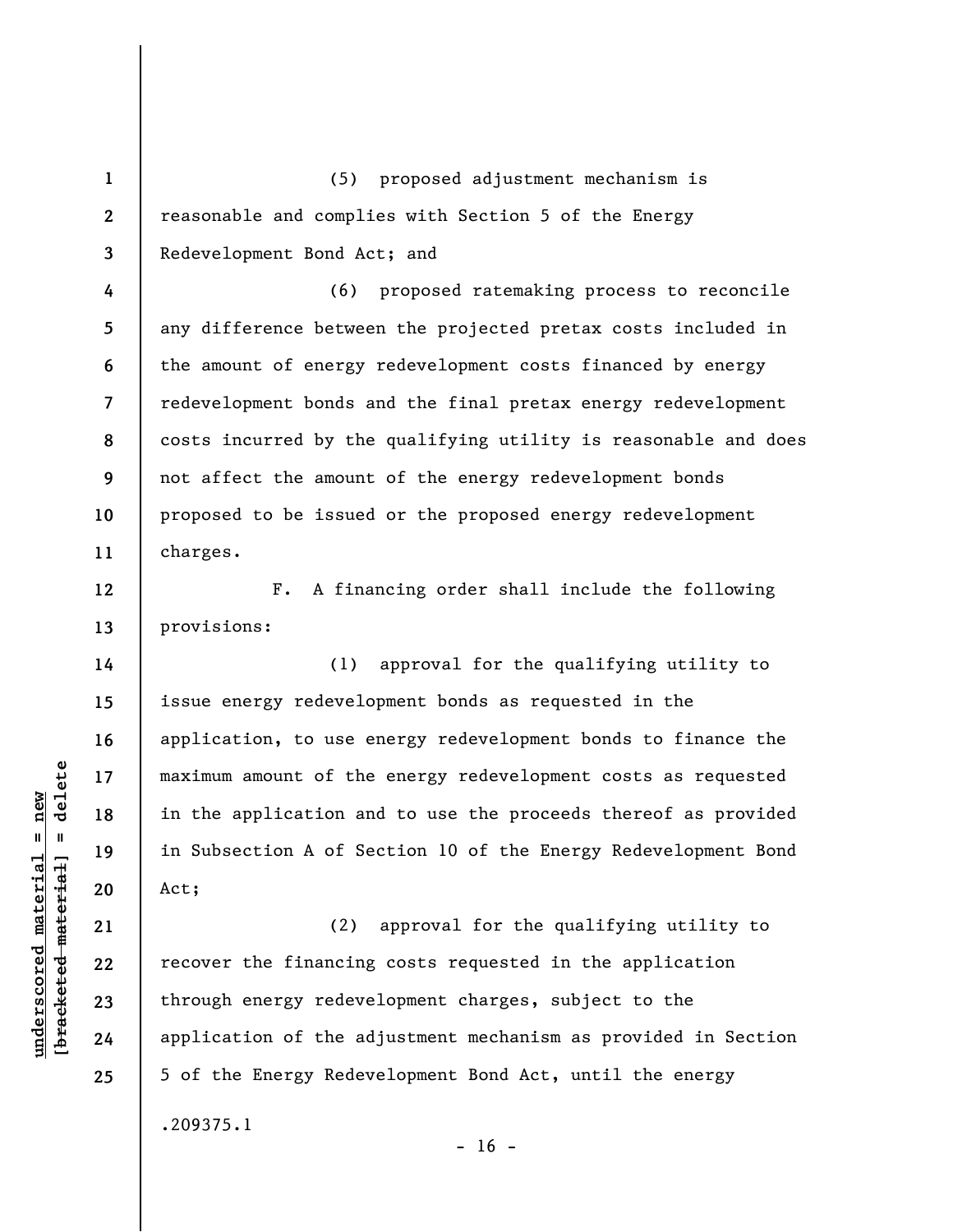**1 2 3 4 5 6 7 8 9 10 11 12 13 14 15 16 17 18 19 20 21 22 23 24 25**  redevelopment bonds issued pursuant to the financing order and the financing costs related to those bonds are paid in full; (3) approval for the qualifying utility to impose a non-bypassable energy redevelopment charge as a separate line item on its customer bills; (4) approval of the adjustment mechanism; (5) a description of the energy redevelopment property that is created by the financing order and that may be used to pay, and secure the payment of, the energy redevelopment bonds and financing costs authorized to be issued in the financing order; (6) approval of the energy redevelopment charges necessary to recover the energy redevelopment costs and the financing costs the qualifying utility proposes to be financed by energy redevelopment bonds and the proposed calculation thereof; (7) approval of the allocation of the energy redevelopment costs among customer classes; (8) approval to enter into ancillary agreements as necessary or appropriate; (9) approval of any plans for selling, assigning, transferring or conveying, other than as a security, an interest in energy redevelopment property; and (10) approval of a proposed ratemaking process to reconcile any difference between the projected pretax costs .209375.1 - 17 -

**underscored material = new [bracketed material] = delete**

 $\frac{1}{2}$  intereted material = delete  $anderscored material = new$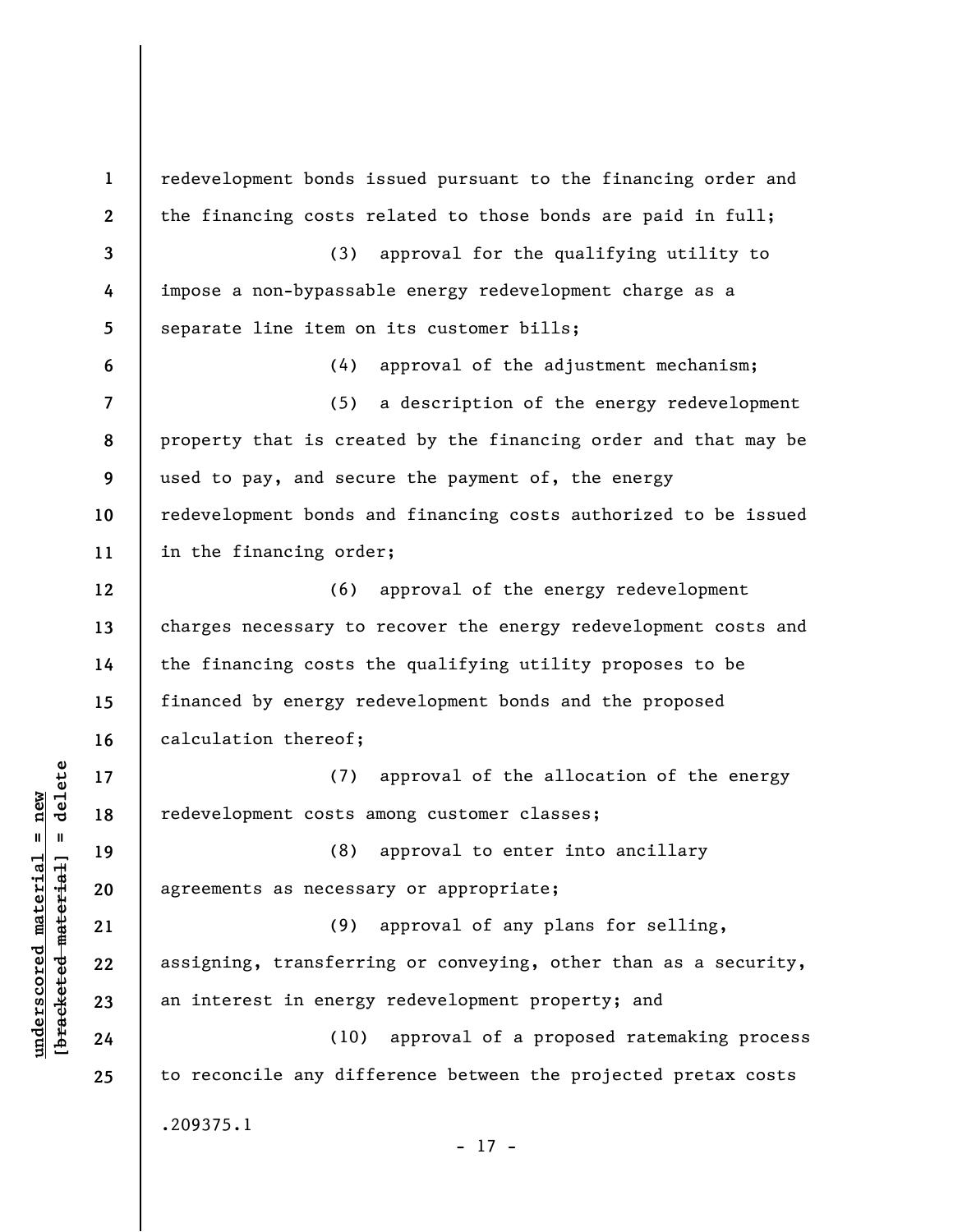included in the amount of energy redevelopment costs financed by energy redevelopment bonds and the final pretax energy redevelopment costs incurred by the qualifying utility, which shall not affect the amount of the energy redevelopment bonds proposed to be issued or the proposed energy redevelopment charges.

G. A financing order may provide that the creation of energy redevelopment property shall be simultaneous with the sale of the energy redevelopment property to an assignee as provided in the application and the pledge of the energy redevelopment property to secure energy redevelopment bonds.

H. A financing order may authorize the qualifying utility to issue more than one series of energy redevelopment bonds for a maximum term of no more than twenty-five years for each series. With such authorization, the qualifying utility shall not subsequently be required to secure a separate financing order for each issuance of energy redevelopment bonds or for each scheduled activity associated with abandonment of the qualifying generating facility, such as decommissioning activities.

I. The commission may require, as a condition to the effectiveness of the financing order and in every circumstance subject to the limitations set forth in Subsection A of Section 6 of the Energy Redevelopment Bond Act, that, during any period in which energy redevelopment bonds issued .209375.1 - 18 -

 $\frac{1}{2}$  bracketed material = delete **[bracketed material] = delete**  $underscored material = new$ **underscored material = new**

**1** 

**2** 

**3** 

**4** 

**5** 

**6** 

**7** 

**8** 

**9** 

**10** 

**11** 

**12** 

**13** 

**14** 

**15** 

**16** 

**17** 

**18** 

**19** 

**20** 

**21** 

**22** 

**23** 

**24**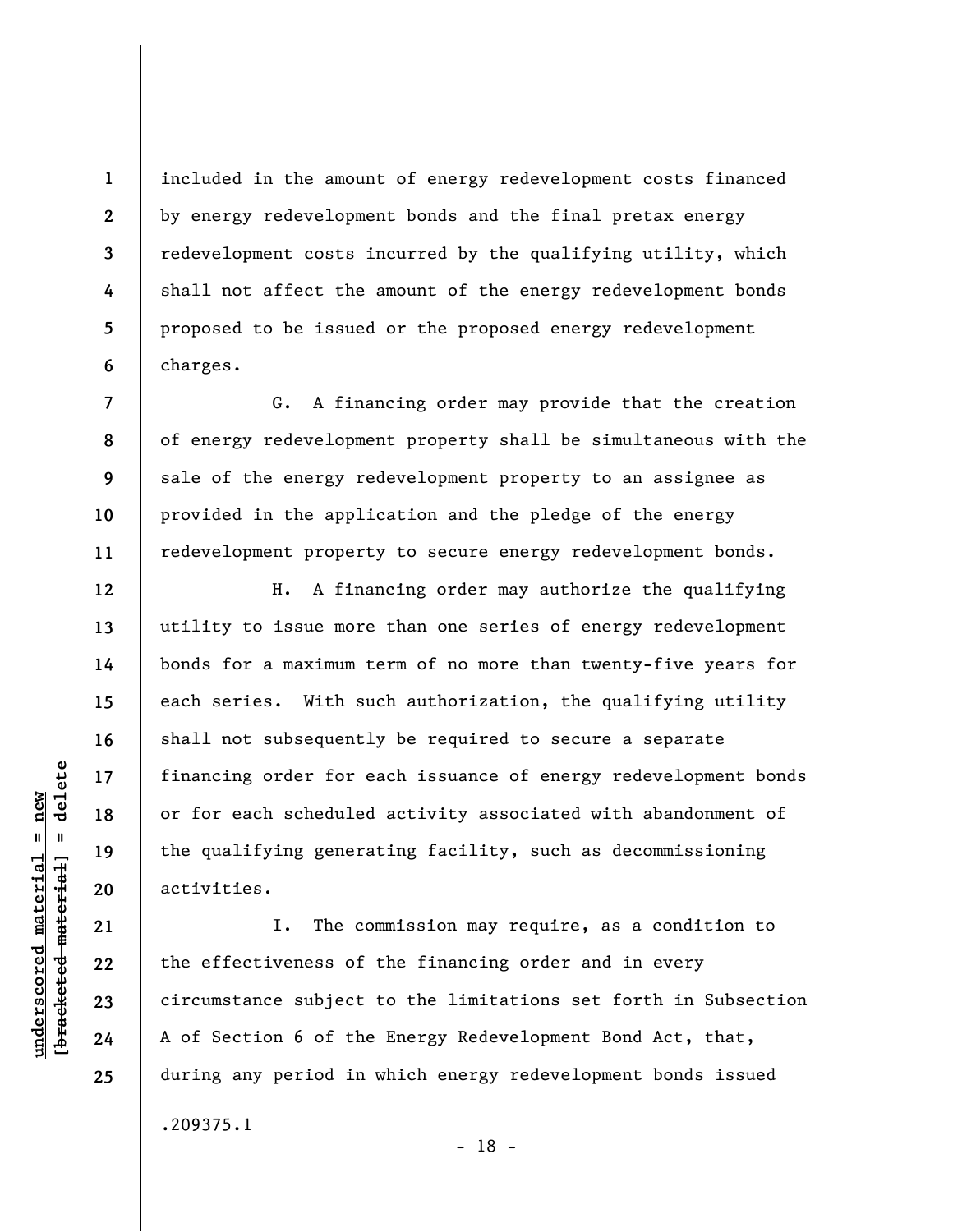**1 2 3 4 5 6 7 8 9 10 11 12**  pursuant to the financing order are outstanding, an assignee that is a non-utility affiliate and issues energy redevelopment bonds will provide in the affiliate's articles of incorporation, partnership agreement or operating agreement, as applicable, that in order for a person to file a voluntary bankruptcy petition on behalf of that assignee, the prior unanimous consent of the directors, partners or managers, as applicable, shall be required. Any such provision shall constitute a legal, valid and binding agreement of the shareholders, partners or members, as applicable, of the assignee and is enforceable against such shareholders, partners or members.

J. A financing order may require the qualifying utility to file with the commission a periodic report showing the receipt and disbursement of proceeds of energy redevelopment bonds. A financing order may authorize the staff of the commission to review and audit the books and records of the qualifying utility relating to the receipt and disbursement of proceeds of energy redevelopment bonds. The provisions of this subsection shall not be construed to limit the authority of the commission to investigate the practices of the qualifying utility or to audit the books and records of the qualifying utility.

**SECTION 5.** [NEW MATERIAL] ADJUSTMENT MECHANISM--REPORTS TO COMMISSION--HEARING PROCEDURES.--

 $- 19 -$ 

.209375.1

 $\frac{1}{2}$  intereted material = delete **[bracketed material] = delete**  $underscored material = new$ **underscored material = new**

**13** 

**14** 

**15** 

**16** 

**17** 

**18** 

**19** 

**20** 

**21** 

**22** 

**23** 

**24**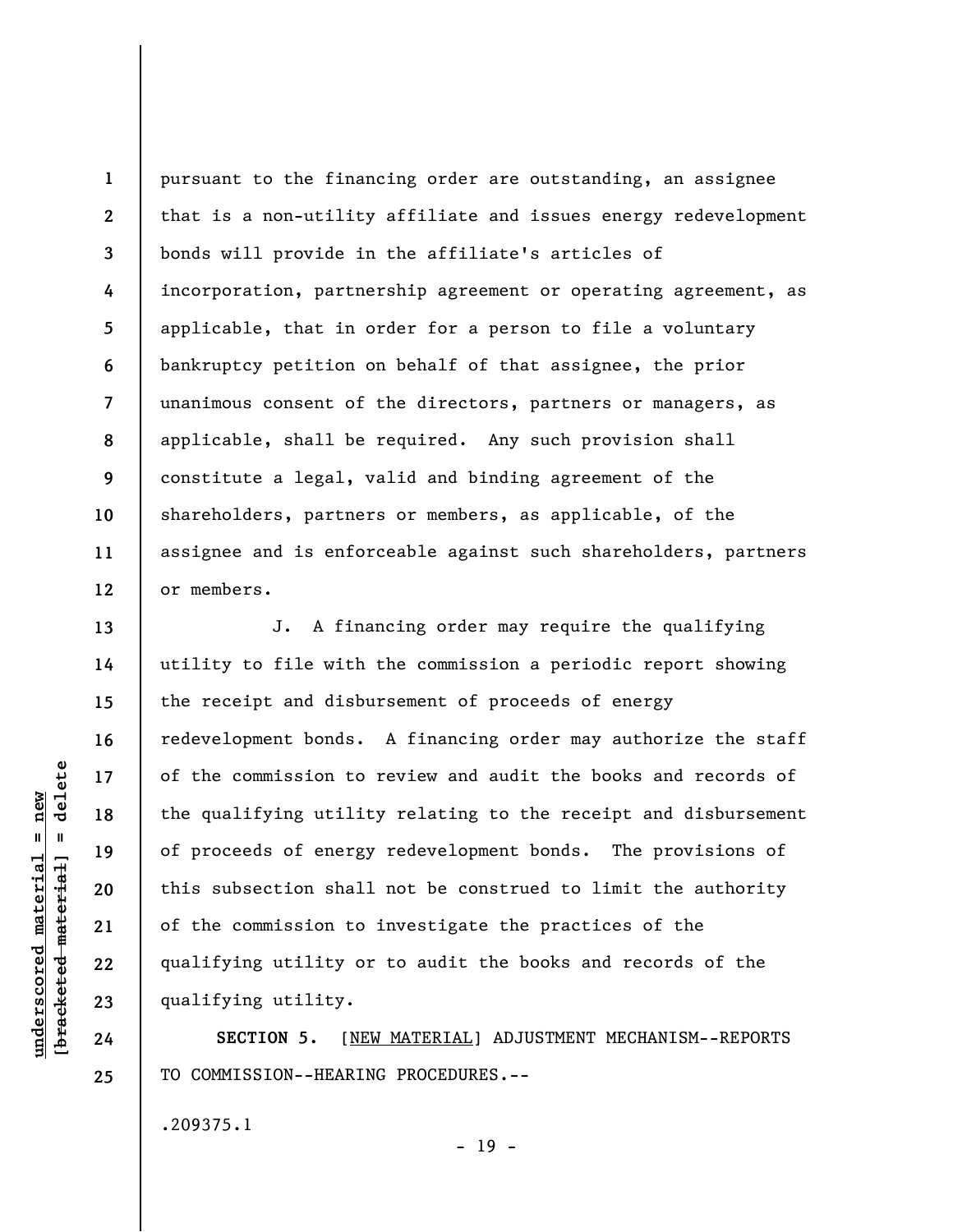**1 2 3 4 5 6 7 8 9 10 11**  A. If the commission issues a financing order, the commission shall periodically approve the use of the adjustment mechanism approved in the financing order to correct for any over-collection or under-collection of the energy redevelopment charges and to provide for timely payment of scheduled principal of and interest on the energy redevelopment bonds and the payment and recovery of other financing costs in accordance with the financing order. Except as provided in Subsection B of this section, the qualifying utility shall file at least semiannually, or more frequently as provided in the financing order:

(1) a calculation estimating whether the existing energy redevelopment charge is sufficient to provide for timely payment of scheduled principal of and interest on the energy redevelopment bonds and the payment and recovery of other financing costs in accordance with the financing order or if either an over-collection or under-collection is projected; and

(2) a calculation showing the adjustment to the energy redevelopment charge to correct for any overcollection or under-collection.

B. The qualifying utility shall file the calculations described in Subsection A of this section at least quarterly during the two-year period preceding the final maturity date of the energy redevelopment bonds.

 $- 20 -$ 

.209375.1

 $\frac{1}{2}$  bracketed material = delete **[bracketed material] = delete**  $underscored material = new$ **underscored material = new**

**12** 

**13** 

**14** 

**15** 

**16** 

**17** 

**18** 

**19** 

**20** 

**21** 

**22** 

**23** 

**24**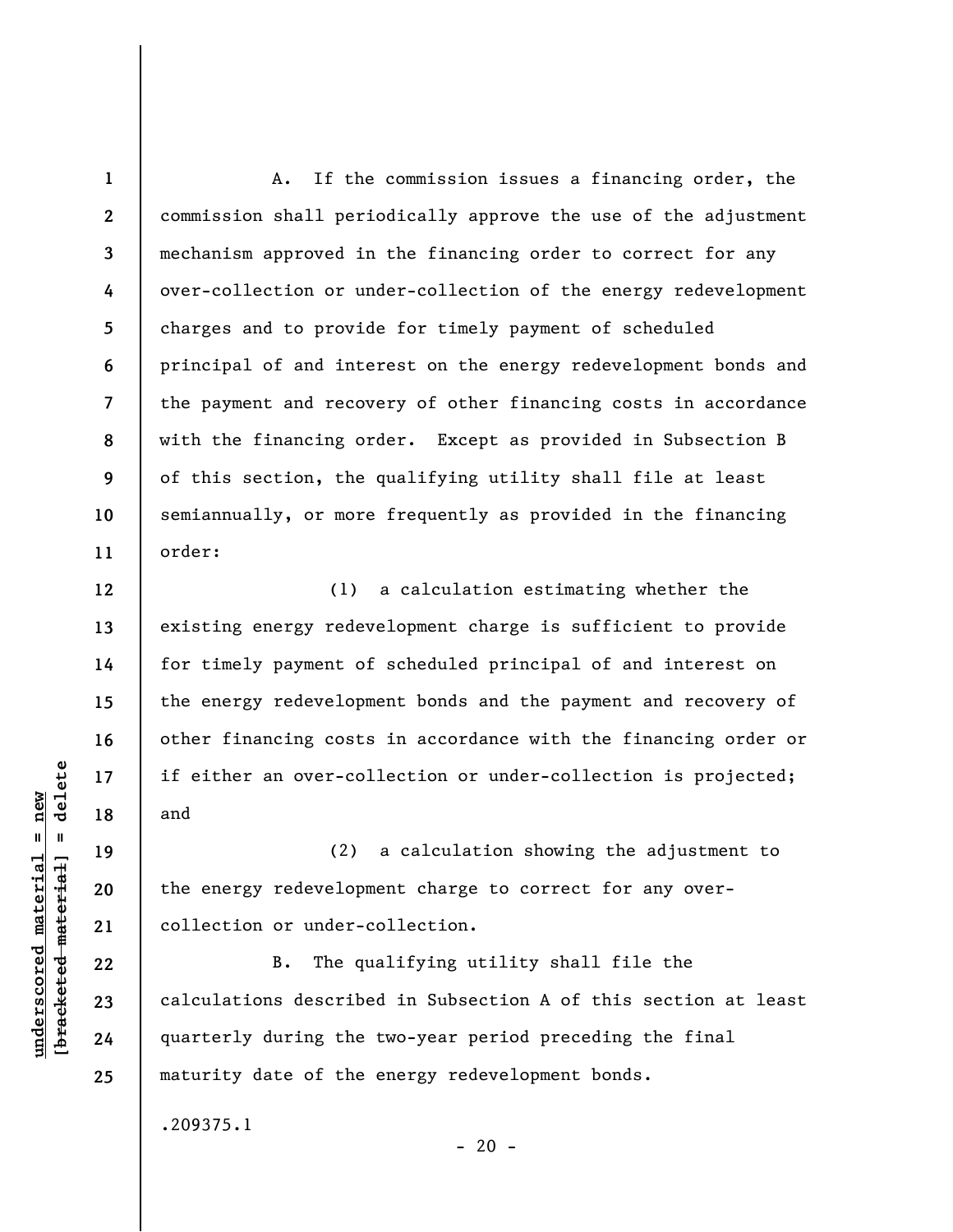C. The adjustment mechanism shall remain available until the energy redevelopment bonds and all financing costs have been fully paid and recovered.

D. On the same day the qualifying utility files with the commission its calculation of the adjustment to the energy redevelopment charge, the qualifying utility shall cause notice of the filing to be given to the parties of record in the case in which the financing order was issued.

E. An adjustment to the energy redevelopment charge filed by the qualifying utility shall be deemed approved without hearing thirty days after filing the adjustment unless:

(1) a party of record in the case in which the financing order was issued files a challenge to the mathematical accuracy of the adjustment no later than twenty days from the date the qualifying utility filed the calculation of the adjustment; provided that challenge identifies the mathematical inaccuracy with specificity; and

(2) the commission determines that the challenge demonstrates good cause to suspend the operation of the adjustment; provided that the suspension shall not exceed sixty days from the date the qualifying utility filed the adjustment pursuant to Subsection F of this section.

F. If the commission determines that a hearing is necessary, the commission shall hold a hearing on the challenge within forty days of the date the qualifying utility filed the .209375.1

 $\frac{1}{2}$  bracketed material = delete **[bracketed material] = delete**  $underscored material = new$ **underscored material = new**

**1** 

**2** 

**3** 

**4** 

**5** 

**6** 

**7** 

**8** 

**9** 

**10** 

**11** 

**12** 

**13** 

**14** 

**15** 

**16** 

**17** 

**18** 

**19** 

**20** 

**21** 

**22** 

**23** 

**24**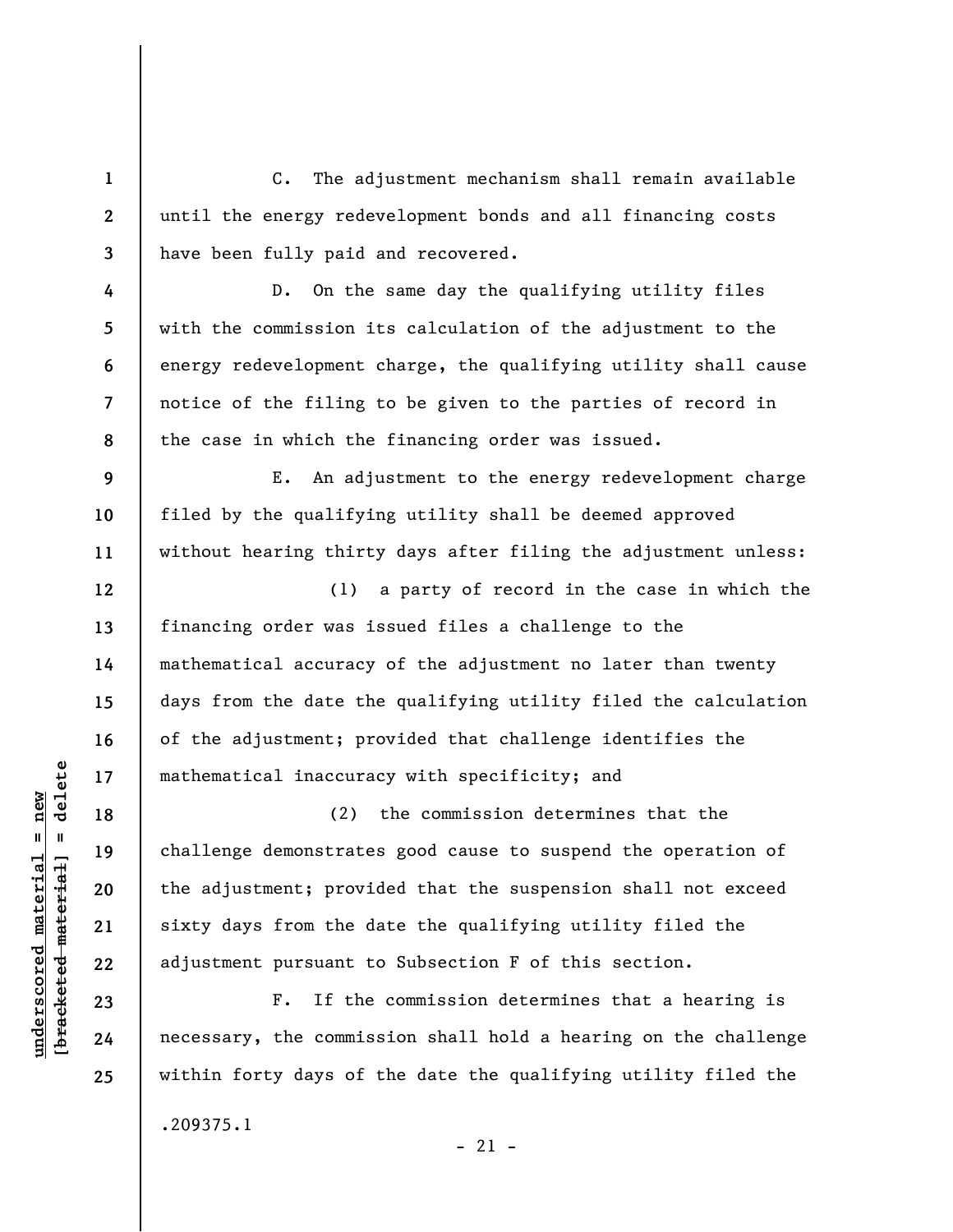**1 2 3 4 5 6 7 8 9 10 11 12 13 14**  calculation of the adjustment. The hearing shall be limited to determining whether there is any mathematical error in the calculation of the adjustment. If the commission determines that the calculation of the adjustment is mathematically inaccurate, the commission shall issue an order that rejects the adjustment and that determines the mathematically accurate calculation. The qualifying utility shall be authorized to adjust the energy redevelopment charge in accordance with the commission's calculation within five days from issuance of the order. If the commission does not issue an order rejecting the adjustment with a determination of the mathematically accurate calculation within sixty days from the date the qualifying utility filed the adjustment, the adjustment to the energy redevelopment charge shall be deemed approved.

G. No adjustment pursuant to this section, and no proceeding held pursuant to this section, shall affect the irrevocability of the financing order pursuant to Section 6 of the Energy Redevelopment Bond Act.

**SECTION 6.** [NEW MATERIAL] FINANCING ORDER-- IRREVOCABILITY--AMENDMENTS.--

A. A financing order is irrevocable and the commission shall not reduce, impair, postpone or terminate the energy redevelopment charges approved in the financing order, the energy redevelopment property or the collection or recovery of energy redevelopment revenues.

 $- 22 -$ 

.209375.1

 $=$  delete **[bracketed material] = delete**  $underscored material = new$ **underscored material = new** bracketed material

**15** 

**16** 

**17** 

**18** 

**19** 

**20** 

**21** 

**22** 

**23** 

**24**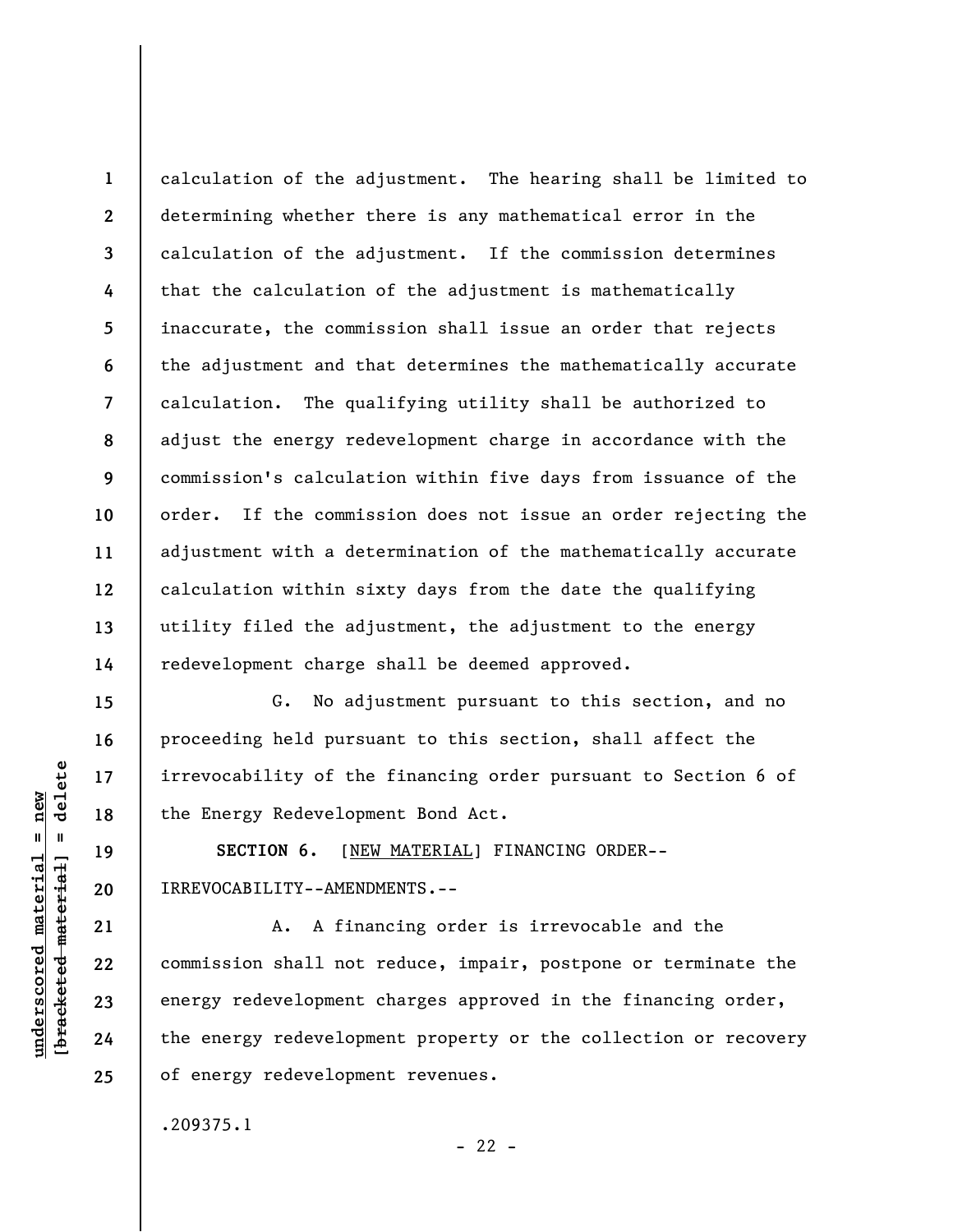**1 2 3 4 5 6 7 8 9 10 11 12 13 14 15 16 17 18 19 20 21 22 23 24 25**  B. A financing order may be amended on or after the date of issuance of energy redevelopment bonds authorized by the financing order at the request of the qualifying utility to commence a proceeding and issue an amended financing order that: (1) provides for refinancing, retiring or refunding all or a portion of an outstanding series of energy redevelopment bonds issued pursuant to the original financing order if the commission includes in the amended financing order the findings and requirements specified in Subsections E and F of Section 4 of the Energy Redevelopment Bond Act; (2) adjusts the amount of energy redevelopment costs to be financed by energy redevelopment bonds that have not yet been issued to reflect updated estimated or actual costs that differ from costs estimated at the time of the initial financing order; and (3) is subject to the limitations set forth in Subsection A of this section. C. No change in the credit rating of a qualifying utility from the credit rating at the time of issuance of a financing order shall impair the irrevocability of a financing order. **SECTION 7.** [NEW MATERIAL] AGGRIEVED PARTIES--REQUEST FOR REHEARING--JUDICIAL REVIEW--PRECEDENCE OVER OTHER CASES.-- A. A financing order is a final order of the .209375.1  $- 23 -$ 

**underscored material = new [bracketed material] = delete**

 $\frac{1}{2}$  bracketed material = delete  $underscored material = new$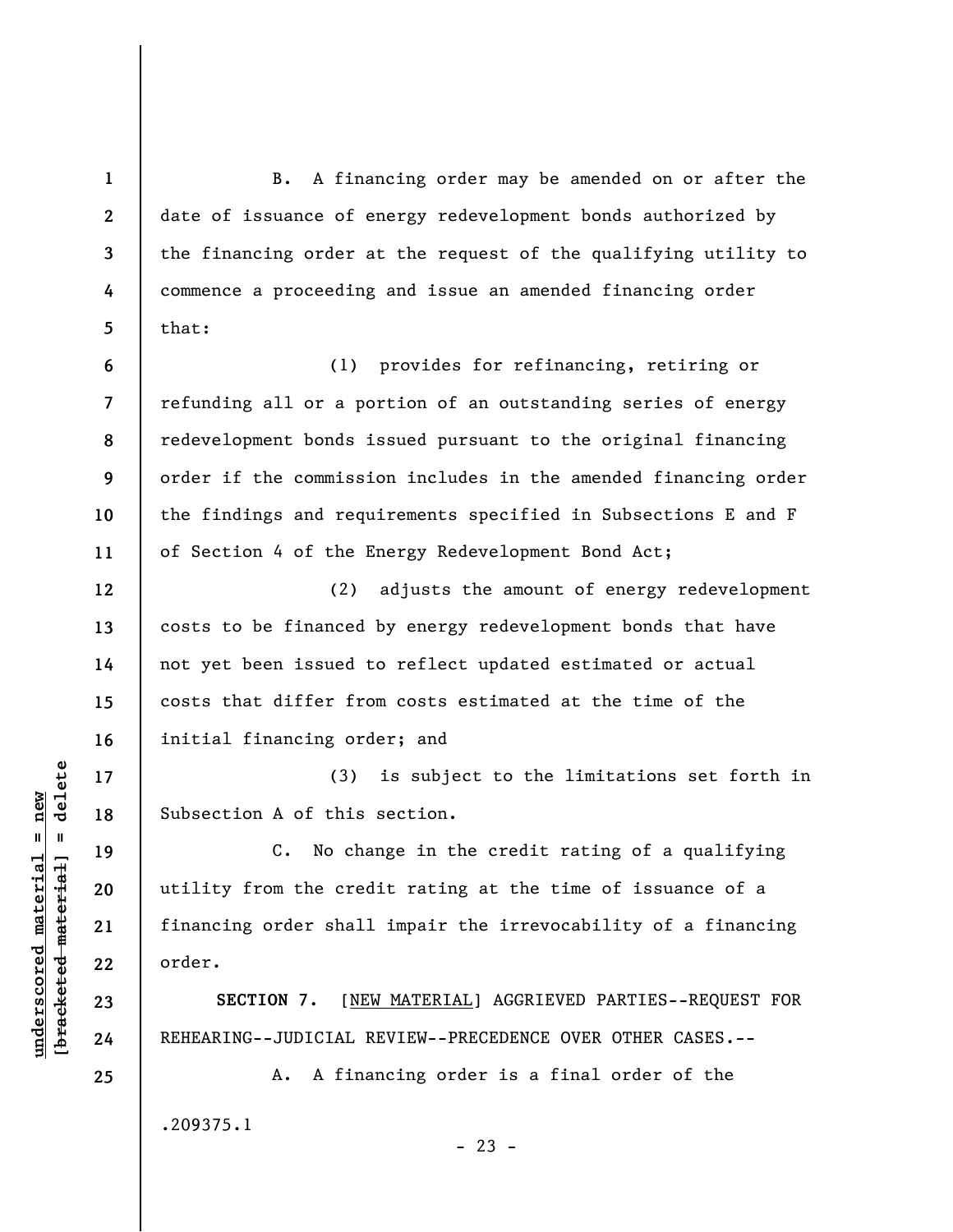commission. A party aggrieved by the issuance of a financing order may apply to the commission for a rehearing in accordance with Section 62-10-16 NMSA 1978; provided that such application shall be due no later than ten calendar days after issuance of the financing order. An application for rehearing shall be deemed denied if not acted upon by the commission within ten calendar days after the filing of the application.

B. An aggrieved party may file a notice of appeal with the supreme court in accordance with Section 62-11-1 NMSA 1978; provided that such notice shall be due no later than ten calendar days after denial of an application for rehearing or, if rehearing is not applied for, no later than ten calendar days after issuance of the financing order. The supreme court shall proceed to hear and determine the appeal as expeditiously as practicable and give the action precedence over all other civil cases.

**SECTION 8.** [NEW MATERIAL] CONDITIONS THAT KEEP FINANCING ORDERS IN EFFECT AND ENERGY REDEVELOPMENT CHARGES IMPOSED.--

A. A financing order shall remain in effect until the energy redevelopment bonds issued pursuant to the financing order have been paid in full and all financing costs relating to the energy redevelopment bonds have been paid in full.

B. A financing order shall remain in effect and unabated notwithstanding the bankruptcy, reorganization or insolvency of the qualifying utility or any non-utility

 $- 24 -$ 

 $\frac{1}{2}$  intereted material = delete **[bracketed material] = delete**  $underscored material = new$ **underscored material = new**

**1** 

**2** 

**3** 

**4** 

**5** 

**6** 

**7** 

**8** 

**9** 

**10** 

**11** 

**12** 

**13** 

**14** 

**15** 

**16** 

**17** 

**18** 

**19** 

**20** 

**21** 

**22** 

**23** 

**24** 

**25** 

.209375.1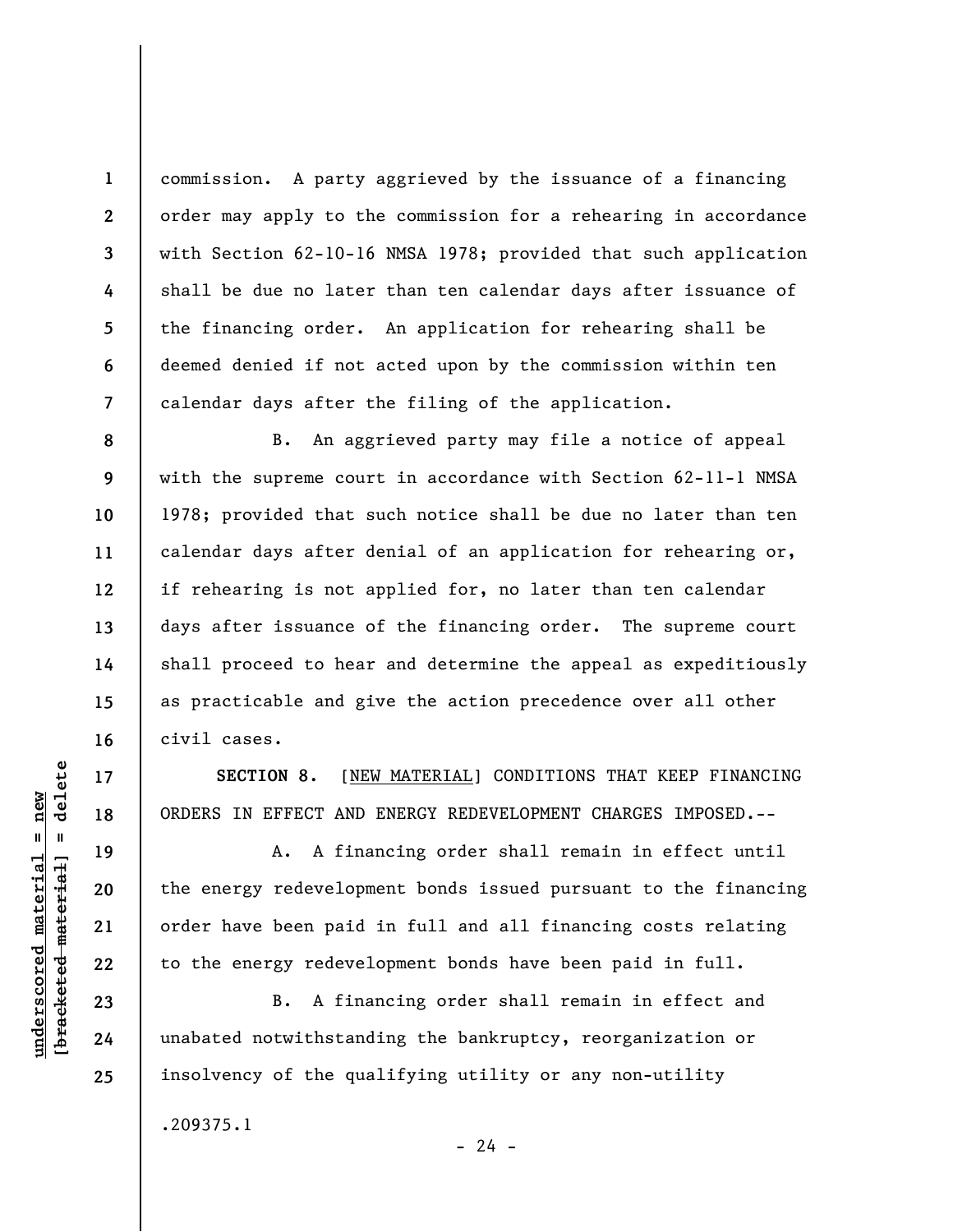affiliate or the commencement of any judicial or non-judicial proceeding for bankruptcy or for appointment of a receiver.

C. If energy redevelopment bonds issued pursuant to a financing order are outstanding and the related energy redevelopment costs and financing costs have not been paid in full, the energy redevelopment charges authorized to be imposed in the financing order shall be a part of all customer bills and be collected by the qualifying utility or its successors or assignees, or a collection agent, in full through a nonbypassable charge that is a separate line item on customer bills and separate and apart from the qualifying utility's base rates. The charge shall be paid by all customers:

(1) receiving transmission or distribution service from the qualifying utility or its successor or assignees under commission-approved rate schedules or special contracts; and

(2) who purchase electricity, including electricity received from distributed generation facilities owned or controlled by the customer or another non-utility, from an alternative or subsequent electricity supplier in the utility service area, to the extent that those purchases are permitted by New Mexico law.

**SECTION 9.** [NEW MATERIAL] LIMITATIONS ON JURISDICTION OF COMMISSION.--

A. If the commission issues a financing order, the .209375.1  $- 25 -$ 

 $\frac{1}{2}$  bracketed material = delete **[bracketed material] = delete**  $underscored material = new$ **underscored material = new**

**1** 

**2** 

**3** 

**4** 

**5** 

**6** 

**7** 

**8** 

**9** 

**10** 

**11** 

**12** 

**13** 

**14** 

**15** 

**16** 

**17** 

**18** 

**19** 

**20** 

**21** 

**22** 

**23** 

**24**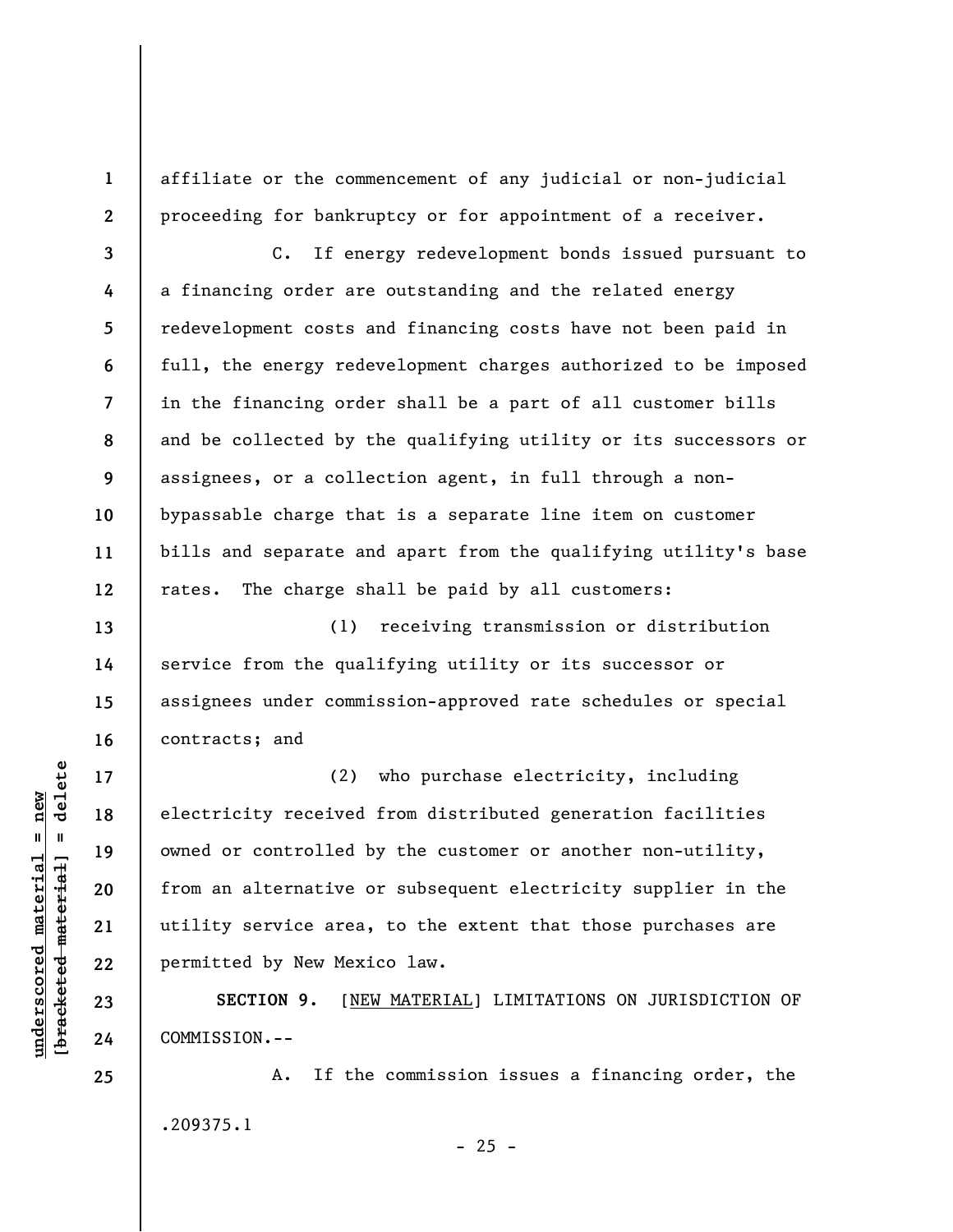**1 2 3 4 5 6 7 8 9 10 11 12 13**  commission shall not, in exercising its powers and carrying out its duties regarding regulation and ratemaking, consider energy redevelopment bonds issued pursuant to the financing order to be the debt of the qualifying utility; the energy redevelopment charges paid under the financing order to be revenue of the qualifying utility; or the energy redevelopment costs to be financed by energy redevelopment bonds or financing costs specified in the financing order to be the costs of the qualifying utility. An action taken by a qualifying utility that is consistent with the financing order shall be deemed to be just and reasonable; provided that, subject to the limitations set forth in Section 6 of the Energy Redevelopment Bond Act, nothing in this subsection shall:

(1) affect the authority of the commission to apply the adjustment mechanism as provided in Section 5 of the Energy Redevelopment Bond Act;

(2) prevent or preclude the commission from investigating the compliance of a qualifying utility with the terms and conditions of a financing order and requiring compliance therewith;

(3) prevent or preclude the commission from imposing regulatory sanctions against a qualifying utility for failure to comply with the terms and conditions of a financing order or the requirements of the Energy Redevelopment Bond Act; or

.209375.1

 $\frac{1}{2}$  bracketed material = delete **[bracketed material] = delete**  $anderscored material = new$ **underscored material = new**

**14** 

**15** 

**16** 

**17** 

**18** 

**19** 

**20** 

**21** 

**22** 

**23** 

**24** 

**25** 

 $- 26 -$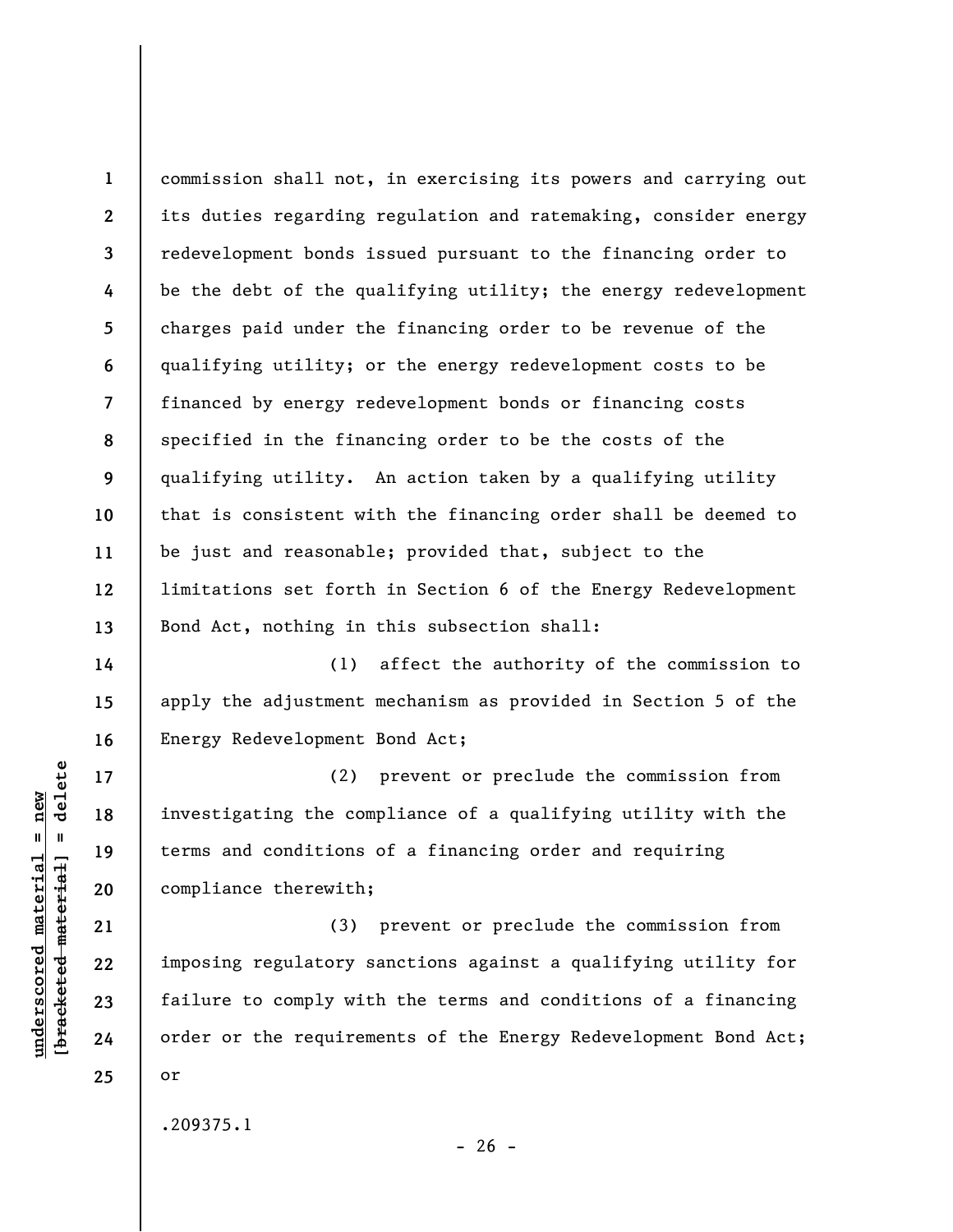(4) prevent or preclude the commission from including the qualifying utility's investment in replacement power resources in the qualifying utility's cost of service.

**4 5 6 7 8 9 10 11 12 13**  B. The commission shall not order or otherwise require, directly or indirectly, a qualifying utility to issue energy redevelopment bonds to finance any costs associated with abandonment of a qualifying generating facility. A qualifying utility's election not to use energy redevelopment bonds shall not affect its right to recover the prudent and reasonable costs associated with the abandonment of a qualifying generating facility by the qualifying utility, including full recovery of undepreciated investment at the time of abandonment.

**14** 

**15** 

**16** 

**17** 

**18** 

**19** 

**20** 

**21** 

**22** 

**23** 

**24** 

**25** 

**1** 

**2** 

**3** 

**SECTION 10.** [NEW MATERIAL] QUALIFYING UTILITY--DUTIES.--

A. A qualifying utility shall use the proceeds of the issuance of energy redevelopment bonds for paying energy redevelopment costs and financing costs and to acquire utility-owned replacement resources and investments in other public utility property for inclusion in the rate base.

B. A qualifying utility for which a financing order has been issued shall annually provide to its customers a concise explanation of the energy redevelopment charges approved in a financing order, as modified by subsequent issuances of energy redevelopment bonds authorized under a financing order, if any, and by the adjustment mechanism as .209375.1

- 27 -

 $\frac{1}{2}$  bracketed material = delete **[bracketed material] = delete**  $underscored material = new$ **underscored material = new**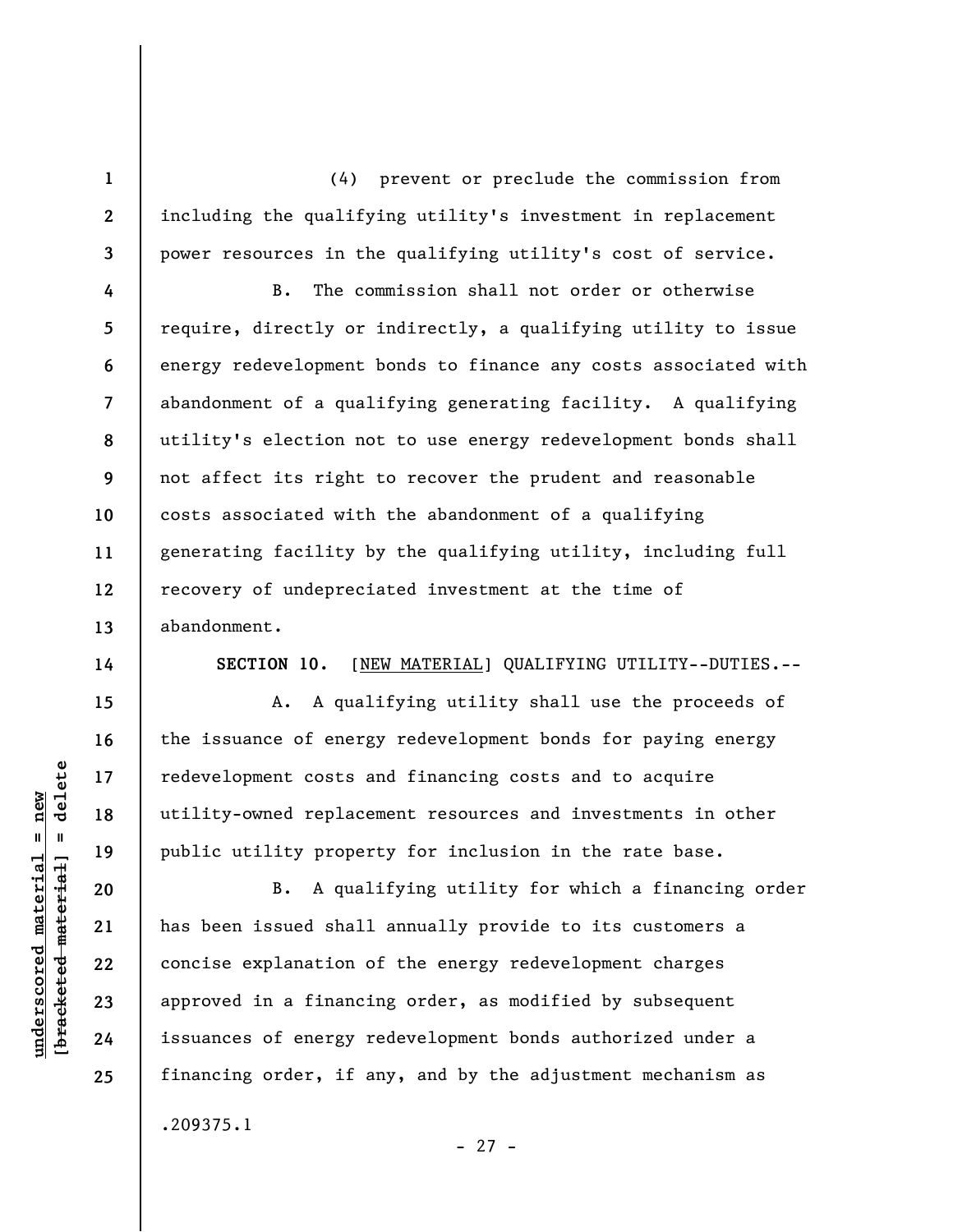**1 2 3**  provided in Section 5 of the Energy Redevelopment Bond Act. The explanations may be made by bill inserts, website information or other appropriate means.

C. Energy redevelopment revenues shall be applied solely to the repayment of energy redevelopment bonds and financing costs.

**7 8 9 10 11 12 13 14 15 16 17 18 19**  D. The failure of a qualifying utility to apply the proceeds of an issuance of energy redevelopment bonds in a reasonable, prudent and appropriate manner, or otherwise comply with any provision of the Energy Redevelopment Bond Act, shall not invalidate, impair or affect a financing order, energy redevelopment property, energy redevelopment charge or energy redevelopment bonds; provided that, subject to the limitations set forth in Section 6 of the Energy Redevelopment Bond Act, nothing in this subsection shall prevent or preclude the commission from imposing regulatory sanctions against a qualifying utility for failure to comply with the terms and conditions of a financing order or the requirements of the Energy Redevelopment Bond Act.

**SECTION 11.** [NEW MATERIAL] ENERGY REDEVELOPMENT PROPERTY--ENERGY REDEVELOPMENT REVENUES.--

A. Energy redevelopment property that is created in a financing order shall constitute an existing, present property right, notwithstanding the fact that the imposition and collection of energy redevelopment charges depend on the .209375.1

 $\frac{1}{2}$  intereted material = delete **[bracketed material] = delete**  $underscored material = new$ **underscored material = new**

**24 25** 

**20** 

**21** 

**22** 

**23** 

**4** 

**5** 

**6** 

- 28 -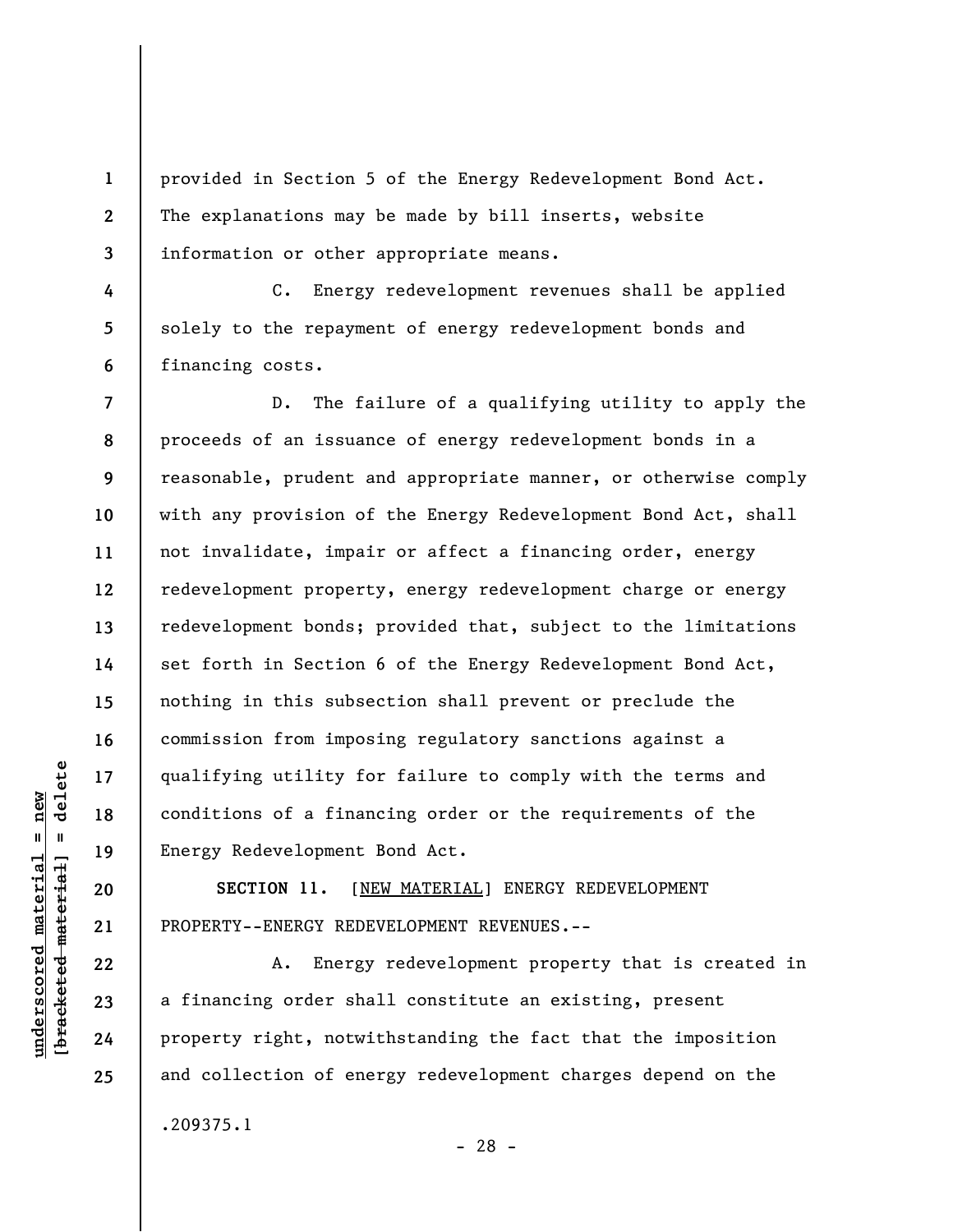**1 2 3 4 5 6 7 8 9**  qualifying utility continuing to provide electric energy or continuing to perform its servicing functions relating to the collection of energy redevelopment charges or on the level of future energy consumption. Energy redevelopment property shall exist whether or not the energy redevelopment revenues have been billed, have accrued or have been collected and notwithstanding the fact that the value or amount of the energy redevelopment property is dependent on the future provision of service to customers by the qualifying utility.

B. All energy redevelopment property created in a financing order shall continue to exist until the energy redevelopment bonds issued pursuant to a financing order are paid in full and the financing costs relating to the bonds have been paid in full.

C. All or any portion of energy redevelopment property may be transferred, sold, conveyed or assigned to a non-utility affiliate that is:

(1) wholly owned, directly or indirectly, by the qualifying utility;

(2) created for the limited purposes of acquiring, owning or administering energy redevelopment property or issuing energy redevelopment bonds under the financing order; or

(3) a combination of these purposes. D. All or any portion of energy redevelopment .209375.1

- 29 -

 $\frac{1}{2}$  intereted material = delete **[bracketed material] = delete**  $underscored material = new$ **underscored material = new**

**10** 

**11** 

**12** 

**13** 

**14** 

**15** 

**16** 

**17** 

**18** 

**19** 

**20** 

**21** 

**22** 

**23** 

**24**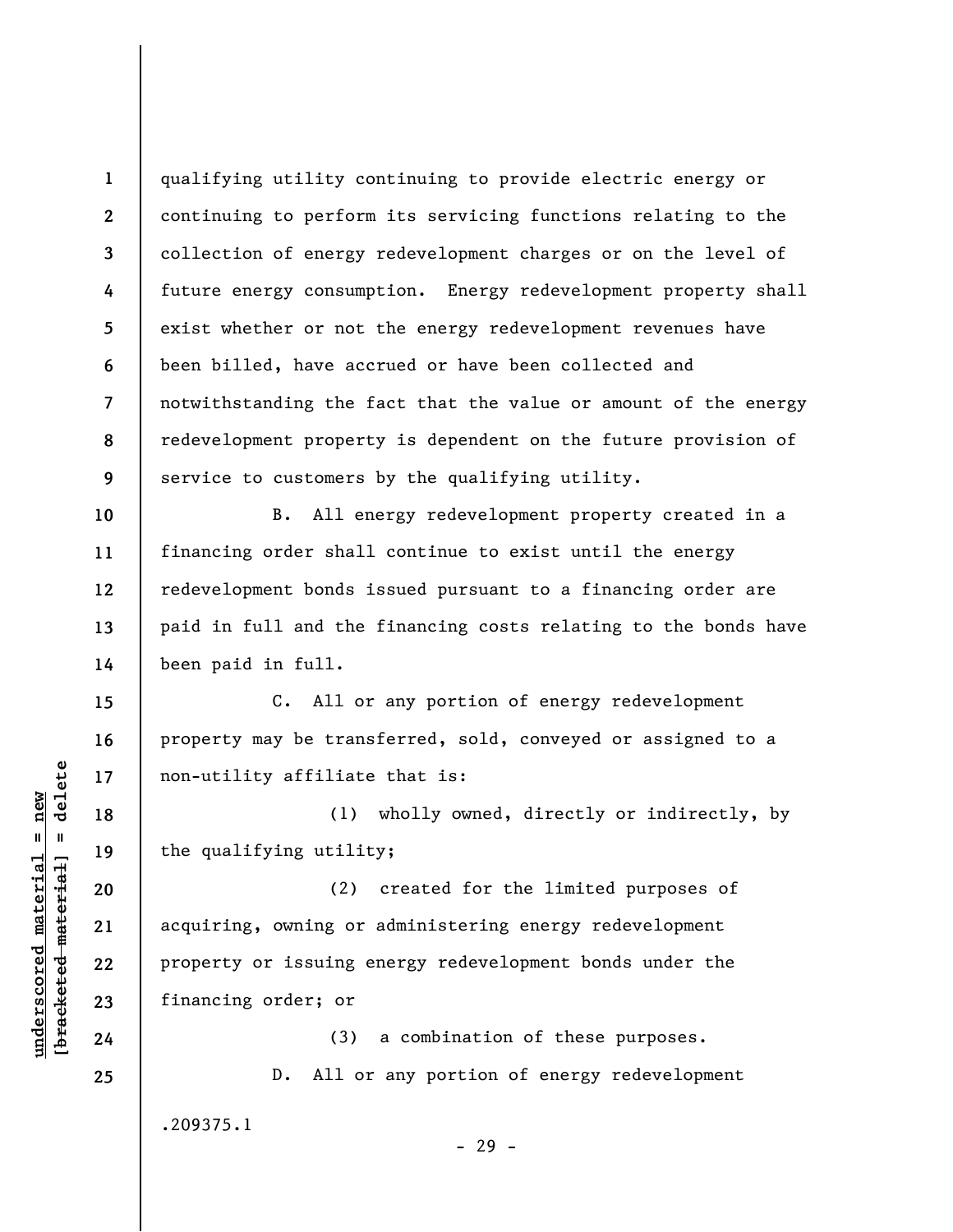property may be pledged to secure the payment of energy redevelopment bonds, amounts payable to financing parties and bondholders, amounts payable under any ancillary agreement and other financing costs.

**5 6 7 8 9 10 11 12 13 14 15 16**  E. The formation by a qualifying utility of a non-utility affiliate for the limited purpose of acquiring, owning or administering energy redevelopment property or issuing energy redevelopment bonds pursuant to a financing order, or a combination of these purposes, and any transfer, sale, conveyance, assignment, grant of a security interest in or pledge of energy redevelopment property by a qualifying utility to a non-utility affiliate, to the extent previously authorized in a financing order, does not require any further approval of the commission and shall not otherwise be subject to the rules of the commission regarding class II transactions as defined by Subsection L of Section 62-3-3 NMSA 1978.

 $\frac{1}{2}$  intereted material = delete **[bracketed material] = delete**  $underscored material = new$ **underscored material = new**

**17** 

**18** 

**19** 

**20** 

**21** 

**22** 

**23** 

**24** 

**25** 

**1** 

**2** 

**3** 

**4** 

F. If a qualifying utility defaults on any required payment of energy redevelopment revenues, a court with jurisdiction in the matter, on application by an interested party and without limiting any other remedies available to the applying party, shall order the sequestration and payment of the energy redevelopment revenues for the benefit of bondholders, any assignee and any financing parties. The order shall remain in full force and effect notwithstanding any bankruptcy, reorganization or other insolvency or receivership .209375.1

 $-30 -$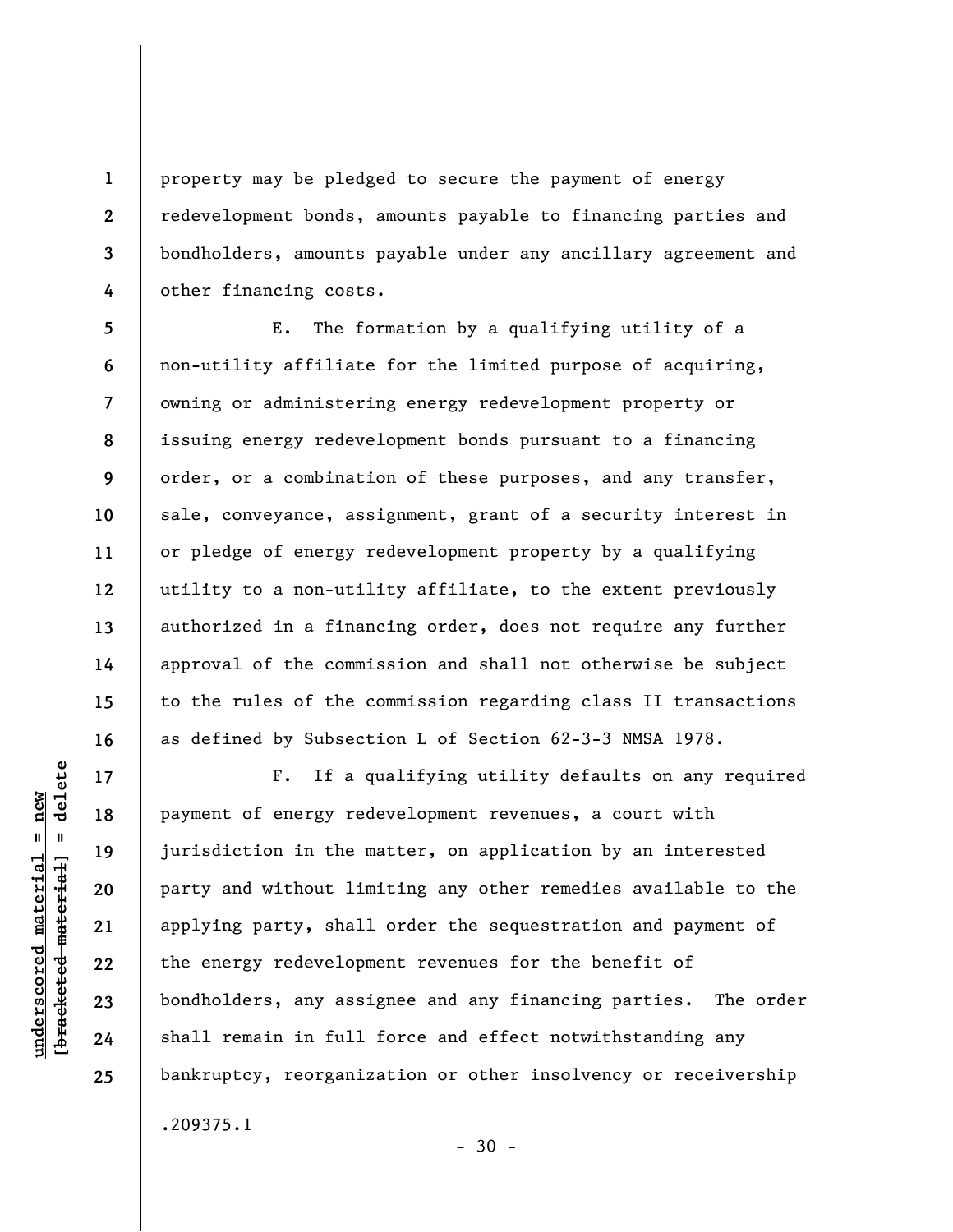**1 2**  proceedings with respect to the qualifying utility or any non-utility affiliate.

**3 4 5 6 7 8 9 10 11**  G. Energy redevelopment property, energy redevelopment revenues and the interests of an assignee, bondholder or financing party in energy redevelopment property and energy redevelopment revenues are not subject to set-off, counterclaim, surcharge or defense by the qualifying utility or any other person or in connection with the bankruptcy, reorganization or other insolvency or receivership proceeding of the qualifying utility, any non-utility affiliate or any other entity.

H. Any successor to a qualifying utility shall be bound by the requirements of the Energy Redevelopment Bond Act and shall perform and satisfy all obligations of, and have the same rights under a financing order as, the qualifying utility under the financing order in the same manner and to the same extent as the qualifying utility, including the obligation to collect and pay energy redevelopment revenues to the person entitled to receive the revenues.

**SECTION 12.** [NEW MATERIAL] SECURITY INTERESTS-- APPLICABILITY OF OTHER ACTS--CREATION OF SECURITY INTEREST-- ATTACHMENT ON FILING WITH SECRETARY OF STATE--PRIORITY OVER OTHER LIENS.--

A. Except as otherwise provided in this section, the creation, perfection and enforcement of a security interest .209375.1 - 31 -

 $\frac{1}{2}$  intereted material = delete **[bracketed material] = delete**  $underscored material = new$ **underscored material = new**

**12** 

**13** 

**14** 

**15** 

**16** 

**17** 

**18** 

**19** 

**20** 

**21** 

**22** 

**23** 

**24**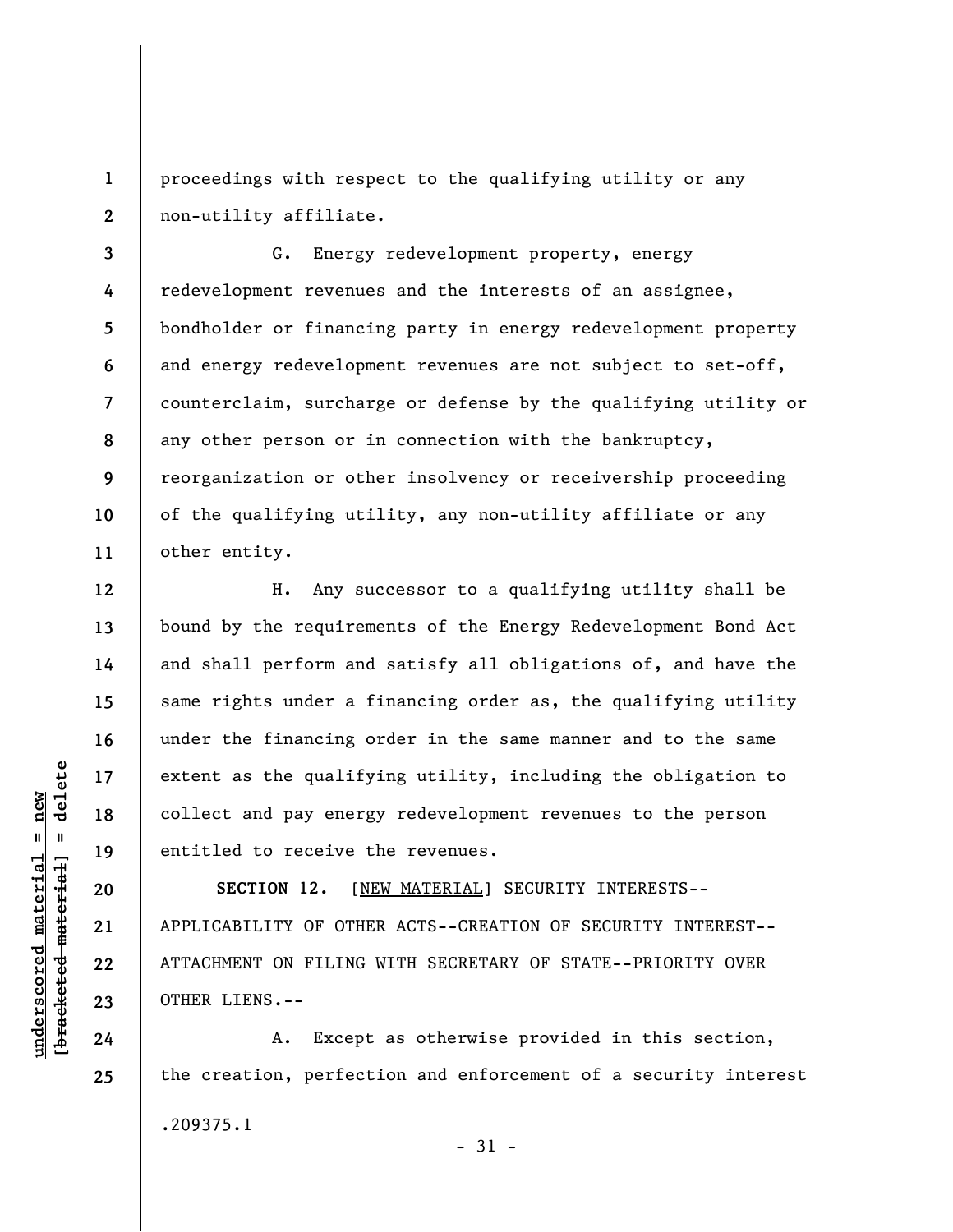**1 2 3 4 5 6 7 8 9 10**  in energy redevelopment property to secure the repayment of the principal of and interest on energy redevelopment bonds, amounts payable pursuant to an ancillary agreement and other financing costs are governed by this section. This section shall be deemed to provide alternatives to the provisions of the Uniform Commercial Code and Chapter 62, Article 13 of the Public Utility Act, which, to the extent the Uniform Commercial Code or that article is inconsistent with this section, are declared to be inapplicable to the Energy Redevelopment Bond Act.

B. The description or indication of energy redevelopment property in a transfer or security agreement and a financing statement is sufficient only if the description or indication refers to the Energy Redevelopment Bond Act and the financing order creating the energy redevelopment property. This section applies to all purported transfers of, and all purported grants of liens on or security interests in, energy redevelopment property, regardless of whether the related transfer or security agreement was entered into, or the related financing statement was filed, before or after the effective date of the Energy Redevelopment Bond Act.

C. A security interest in energy redevelopment property is created, valid and binding at the later of the time when:

(1) the financing order is issued;

- 32 -

.209375.1

 $b$ racketed material] = delete **[bracketed material] = delete**  $underscored material = new$ **underscored material = new**

**11** 

**12** 

**13** 

**14** 

**15** 

**16** 

**17** 

**18** 

**19** 

**20** 

**21** 

**22** 

**23** 

**24**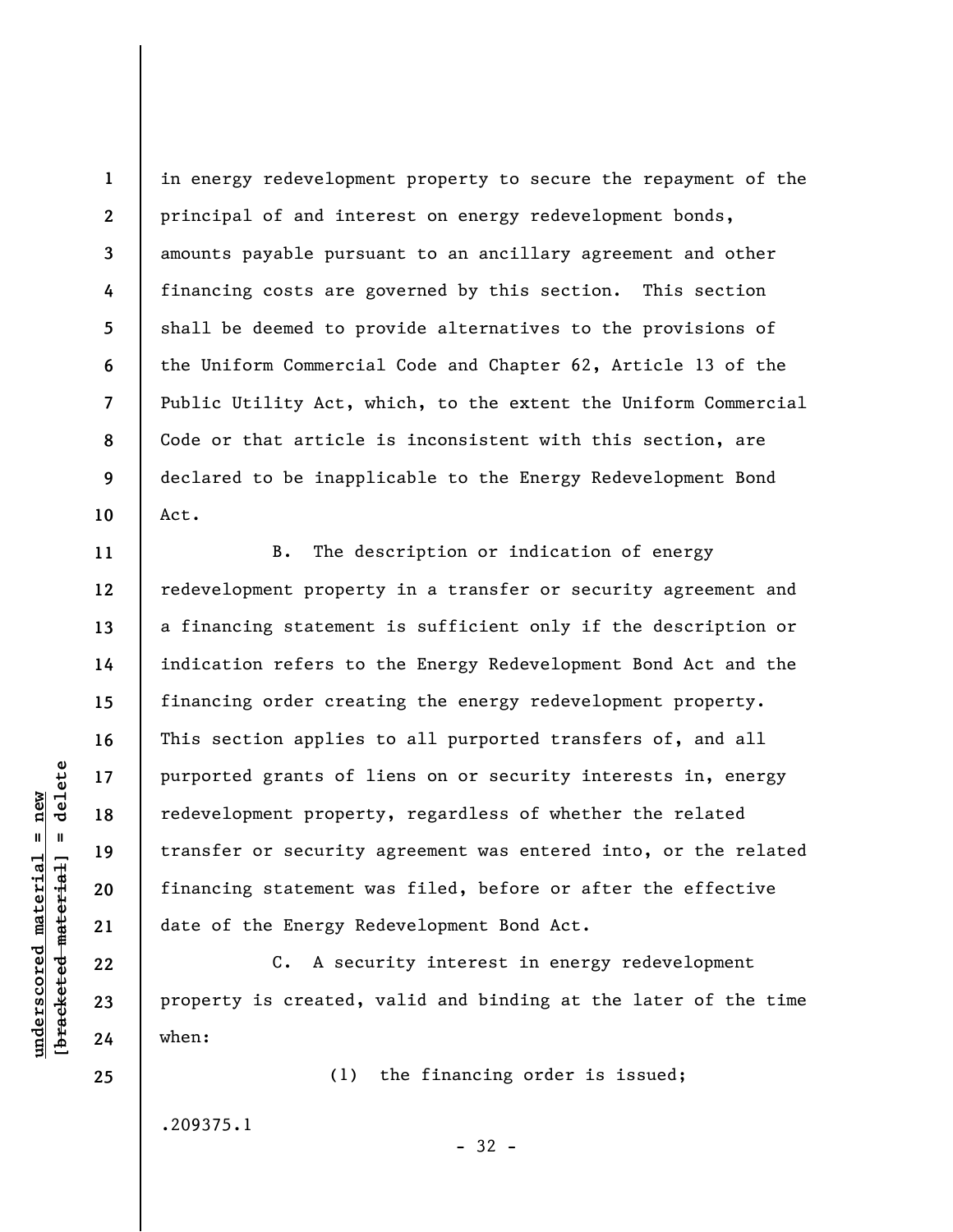**1 2**  (2) a security agreement is executed and delivered; or

**3 4**  (3) value is received for the energy redevelopment bonds.

**8**  D. The security interest attaches without any physical delivery of collateral or other act and the lien of the security interest shall be valid, binding and perfected against all parties having claims of any kind in tort, contract or otherwise against the person granting the security interest, regardless of whether such parties have notice of the lien, on the filing of a financing statement with the secretary of state. The secretary of state shall maintain the financing statement in the same manner and in the same recordkeeping system maintained for financing statements filed pursuant to Chapter 55, Article 9 NMSA 1978. The filing of a financing statement pursuant to this subsection shall be governed by the provisions regarding the filing of financing statements in that article; provided that financing statements filed pursuant to this section shall be effective until a termination statement is filed.

E. A security interest in energy redevelopment property is a continuously perfected security interest and has priority over any other lien, created by operation of law or otherwise, that may subsequently attach to the energy redevelopment property unless the holder of the security .209375.1

- 33 -

**5** 

**6** 

**7** 

**9** 

**10** 

**11** 

**12** 

**13** 

**14** 

**15** 

**16** 

**17** 

**18** 

**19** 

**20** 

**21** 

**22** 

**23** 

**24**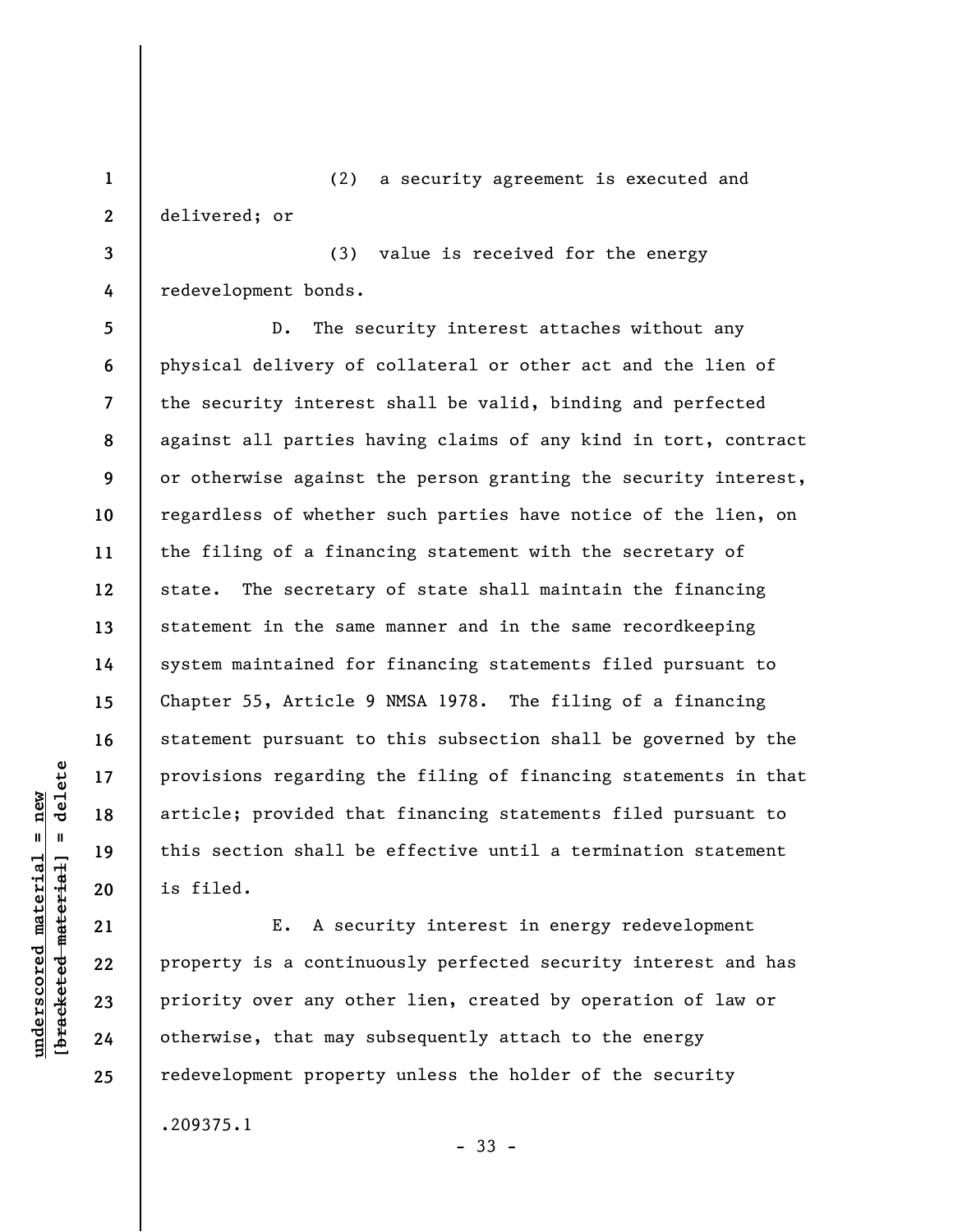**1**  interest has agreed in writing otherwise.

F. The priority of a security interest in energy redevelopment property is not affected by the commingling of energy redevelopment revenues with other funds. Any pledgee or secured party shall have a perfected security interest in the amount of all energy redevelopment revenues that are deposited in any cash or deposit account of the qualifying utility in which energy redevelopment revenues have been commingled with other funds and any other security interest that may apply to those funds shall be terminated when they are transferred to a segregated account for the assignee or a financing party.

G. No order of the commission amending a financing order pursuant to Subsection B of Section 6 of the Energy Redevelopment Bond Act, and no application of the adjustment mechanism as provided in Section 5 of that act, will affect the validity, perfection or priority of a security interest in or transfer of energy redevelopment property.

**SECTION 13.** [NEW MATERIAL] SALE OF ENERGY REDEVELOPMENT PROPERTY--PERFECTING INTERESTS--ABSOLUTE TRANSFER AND TRUE SALE REQUIREMENTS.--

A. Any sale, assignment or transfer of energy redevelopment property shall be an absolute transfer and true sale of, and not a pledge of or secured transaction relating to, the seller's right, title and interest in, to and under the energy redevelopment property if the documents governing the .209375.1

 $\frac{1}{2}$  intereted material = delete **[bracketed material] = delete**  $underscored material = new$ **underscored material = new**

**2** 

**3** 

**4** 

**5** 

**6** 

**7** 

**8** 

**9** 

**10** 

**11** 

**12** 

**13** 

**14** 

**15** 

**16** 

**17** 

**18** 

**19** 

**20** 

**21** 

**22** 

**23** 

**24**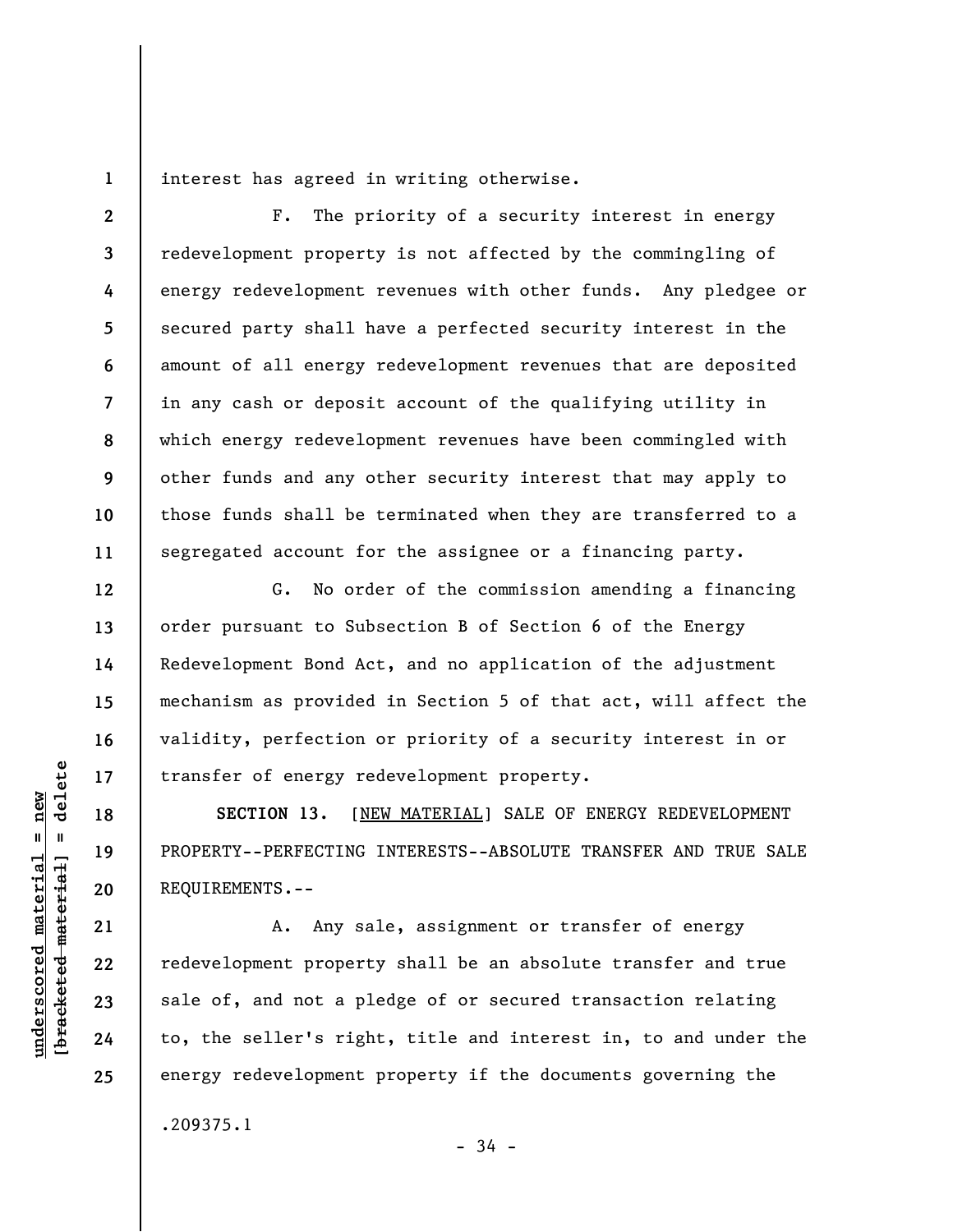**1 2 3 4 5 6 7 8 9 10 11 12 13 14 15 16 17 18 19 20 21 22 23 24**  transaction expressly state that the transaction is a sale or other absolute transfer. A transfer of an interest in energy redevelopment property shall be created when: (1) the financing order creating the energy redevelopment property has become effective; (2) the documents evidencing the transfer of energy redevelopment property have been executed and delivered to the assignee; and (3) value is received. B. On the filing of a financing statement with the secretary of state pursuant to Section 12 of the Energy Redevelopment Bond Act, a transfer of an interest in energy redevelopment property shall be perfected against all third persons, including any judicial lien or other lien creditors or any claims of the seller or creditors of the seller, other than creditors holding a prior security interest, ownership interest or assignment in the energy redevelopment property previously perfected in accordance with this section or Section 12 of the Energy Redevelopment Bond Act. C. The characterization of the sale, assignment or transfer as an absolute transfer and true sale and the corresponding characterization of the property interest of the purchaser, shall not be affected or impaired by, among other things, the occurrence of any of the following factors:

(1) commingling of energy redevelopment

 $-35 -$ 

.209375.1

 $\frac{1}{2}$  intereted material = delete **[bracketed material] = delete**  $underscored material = new$ **underscored material = new**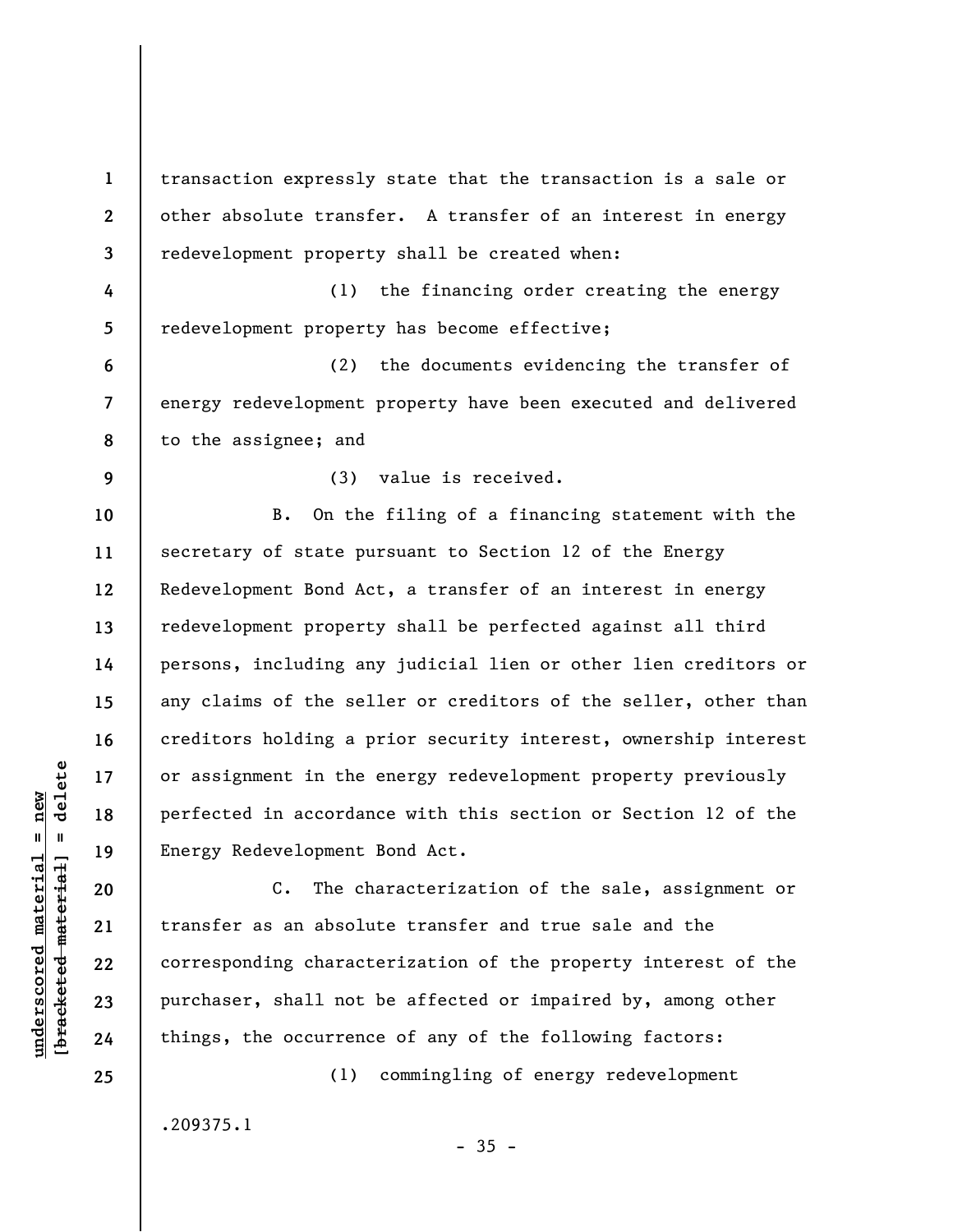**1 2 3 4 5 6 7 8 9 10 11 12 13 14 15 16 17 18 19 20 21 22 23 24 25**  revenues with other funds; (2) the retention by the seller of: (a) a partial or residual interest, including an equity interest, in the energy redevelopment property, whether direct or indirect, or whether subordinate or otherwise; or (b) the right to recover costs associated with taxes or license fees imposed on the collection of energy redevelopment revenues; (3) any recourse that the purchaser may have against the seller; (4) any indemnification rights, obligations or repurchase rights made or provided by the seller; (5) the obligation of the seller to collect energy redevelopment revenues on behalf of an assignee; (6) the treatment of the sale, assignment or transfer for tax, financial reporting or other purposes; (7) any subsequent order of the commission amending a financing order pursuant to Subsection B of Section 6 of the Energy Redevelopment Bond Act; or (8) any use of an adjustment mechanism approved in the financing order. **SECTION 14.** [NEW MATERIAL] EXEMPTION FROM FEE ASSESSMENTS.--The imposition, collection and receipt of an energy redevelopment charge shall be exempt from an assessment .209375.1  $-36 -$ 

**underscored material = new [bracketed material] = delete**

 $\frac{1}{2}$  intereted material = delete  $underscored material = new$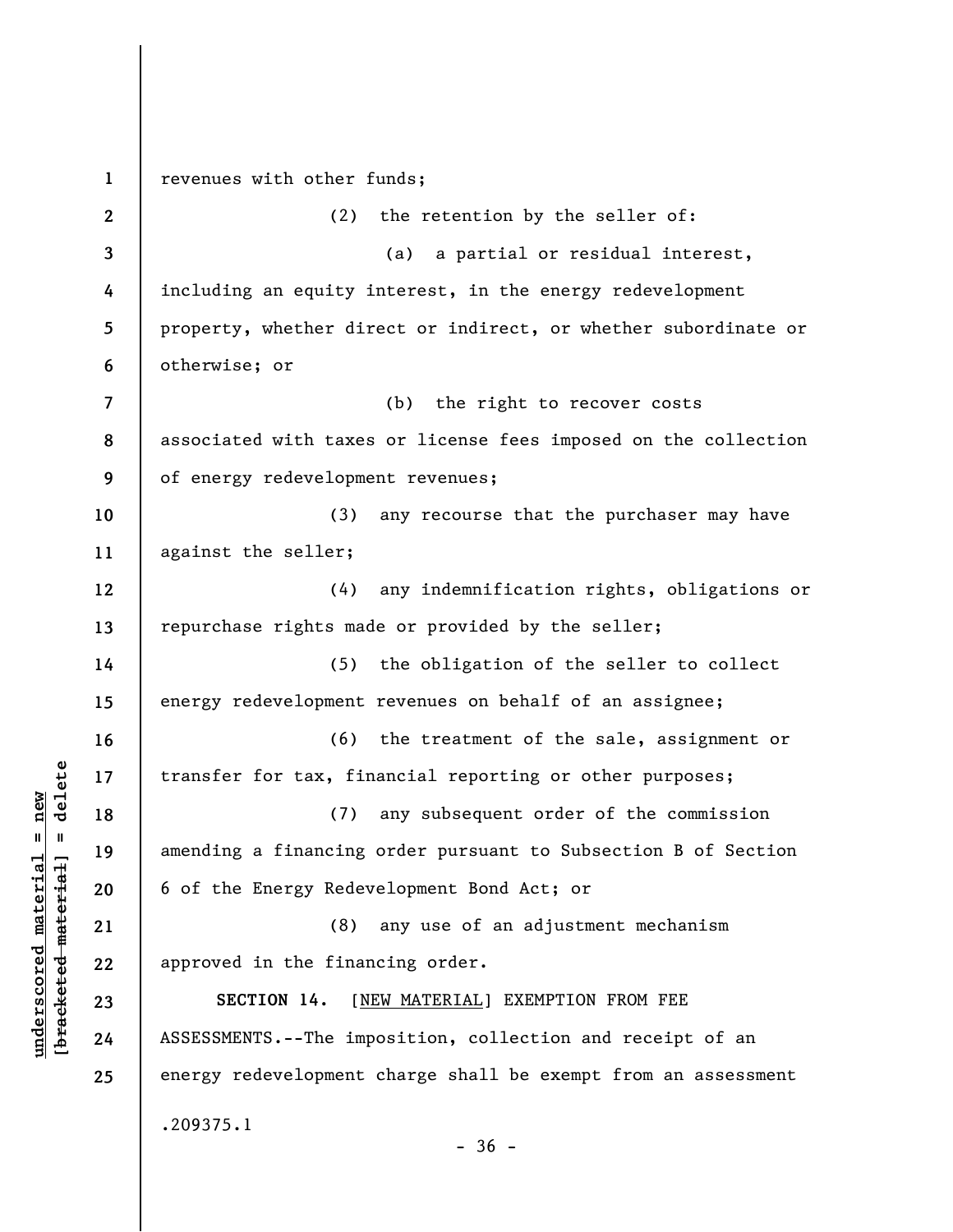of a franchise fee imposed by a municipality, county or other political subdivision of the state and inspection and supervision fees assessed pursuant to the Public Utility Act.

**SECTION 15.** [NEW MATERIAL] ENERGY REDEVELOPMENT BONDS NOT PUBLIC DEBT.--Energy redevelopment bonds issued pursuant to the Energy Redevelopment Bond Act shall not constitute a debt or a pledge of the faith and credit or taxing power of this state or of any county, municipality or any other political subdivision of this state. Bondholders shall have no right to have taxes levied by the legislature or the taxing authority of any county, municipality or other political subdivision of this state for the payment of the principal of or interest on energy redevelopment bonds. The issuance of energy redevelopment bonds does not, directly or indirectly or contingently, obligate the state or a political subdivision of the state to levy any tax or make any appropriation for payment of the principal of or interest on the bonds.

**SECTION 16.** [NEW MATERIAL] ENERGY REDEVELOPMENT BONDS AS LEGAL INVESTMENTS.--Energy redevelopment bonds shall be legal investments for all governmental units, permanent funds of the state, finance authorities, financial institutions, insurance companies, fiduciaries and other persons requiring statutory authority regarding legal investments.

**SECTION 17.** [NEW MATERIAL] STATE PLEDGE NOT TO IMPAIR.--

A. The state pledges to and agrees with the

.209375.1

- 37 -

**1** 

**2** 

**3** 

**4** 

**5** 

**6** 

**7** 

**8** 

**9** 

**10** 

**11** 

**12** 

**13** 

**14** 

**15** 

**16** 

**17** 

**18** 

**19** 

**20** 

**21** 

**22** 

**23** 

**24**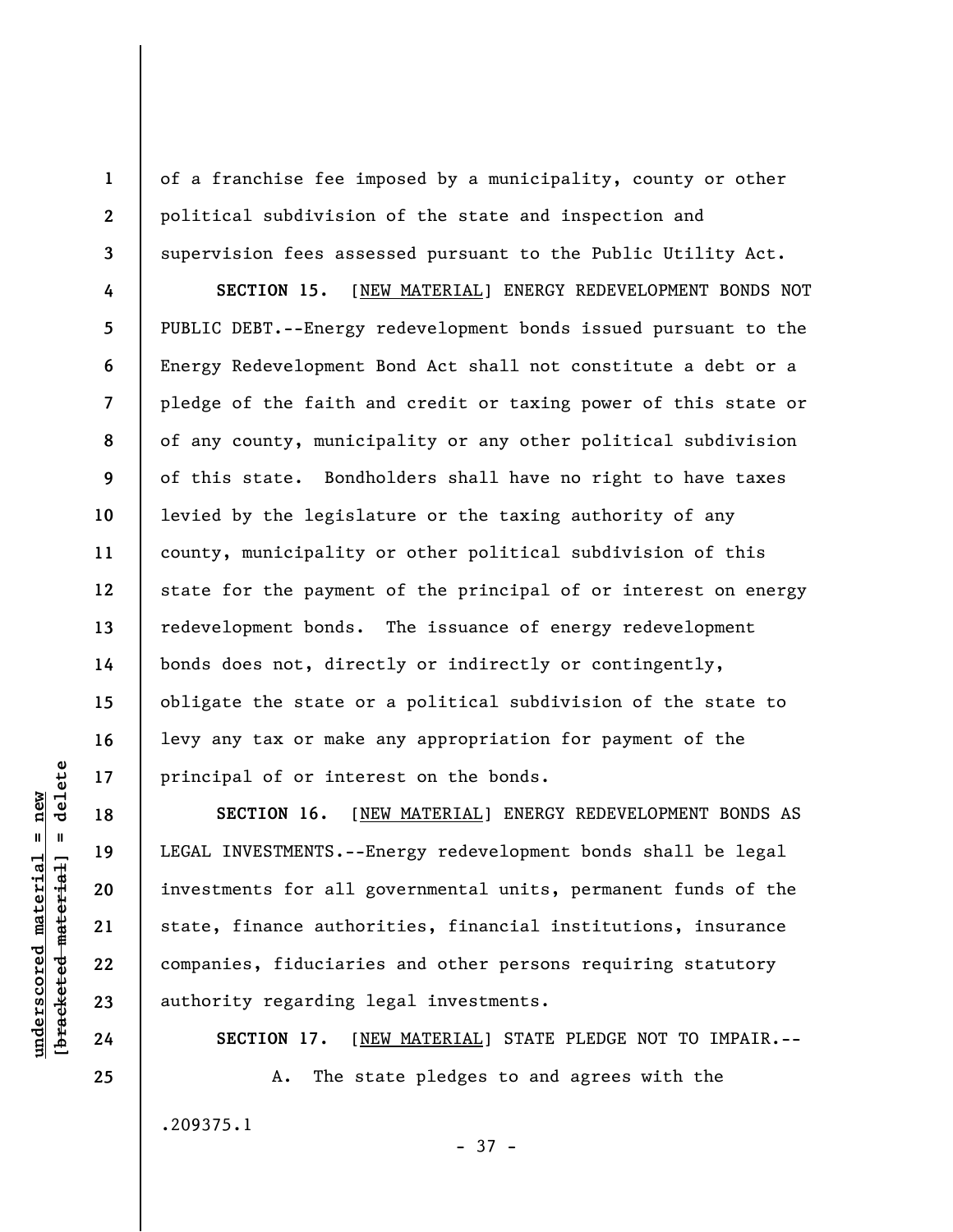**1 2 3 4 5 6 7 8 9 10 11**  bondholders, any assignee and any financing parties that the state will not take or permit any action that impairs the value of energy redevelopment property or, except as allowed pursuant to Section 5 of the Energy Redevelopment Bond Act, reduce, alter or impair energy redevelopment charges that are imposed, collected and remitted for the benefit of the bondholders, any assignee and any financing parties, until any principal, interest and redemption premium in respect of energy redevelopment bonds, all financing costs and all amounts to be paid to an assignee or financing party under an ancillary agreement are paid and performed in full.

B. Any person who issues energy redevelopment bonds is permitted to include the pledge specified in Subsection A of this section in the energy redevelopment bonds, ancillary agreements and documentation related to the issuance and marketing of the energy redevelopment bonds.

**SECTION 18.** [NEW MATERIAL] LOCATION OF RESOURCE REDEVELOPMENT AFTER ABANDONMENT.--

A. A qualifying utility shall, within five years after abandonment of a qualifying generating facility, select sites for needed utility-owned replacement power resources that are located in the county in New Mexico where the abandoned qualifying generating facility is located if:

(1) replacement power resources located there maintain adequate system reliability; and

- 38 -

.209375.1

 $\frac{1}{2}$  of  $\frac{1}{2}$  and  $\frac{1}{2}$  and  $\frac{1}{2}$  and  $\frac{1}{2}$  and  $\frac{1}{2}$  and  $\frac{1}{2}$  and  $\frac{1}{2}$  and  $\frac{1}{2}$  and  $\frac{1}{2}$  and  $\frac{1}{2}$  and  $\frac{1}{2}$  and  $\frac{1}{2}$  and  $\frac{1}{2}$  and  $\frac{1}{2}$  and  $\frac{1}{2}$  an **[bracketed material] = delete**  $anderscored material = new$ **underscored material = new**

**12** 

**13** 

**14** 

**15** 

**16** 

**17** 

**18** 

**19** 

**20** 

**21** 

**22** 

**23** 

**24**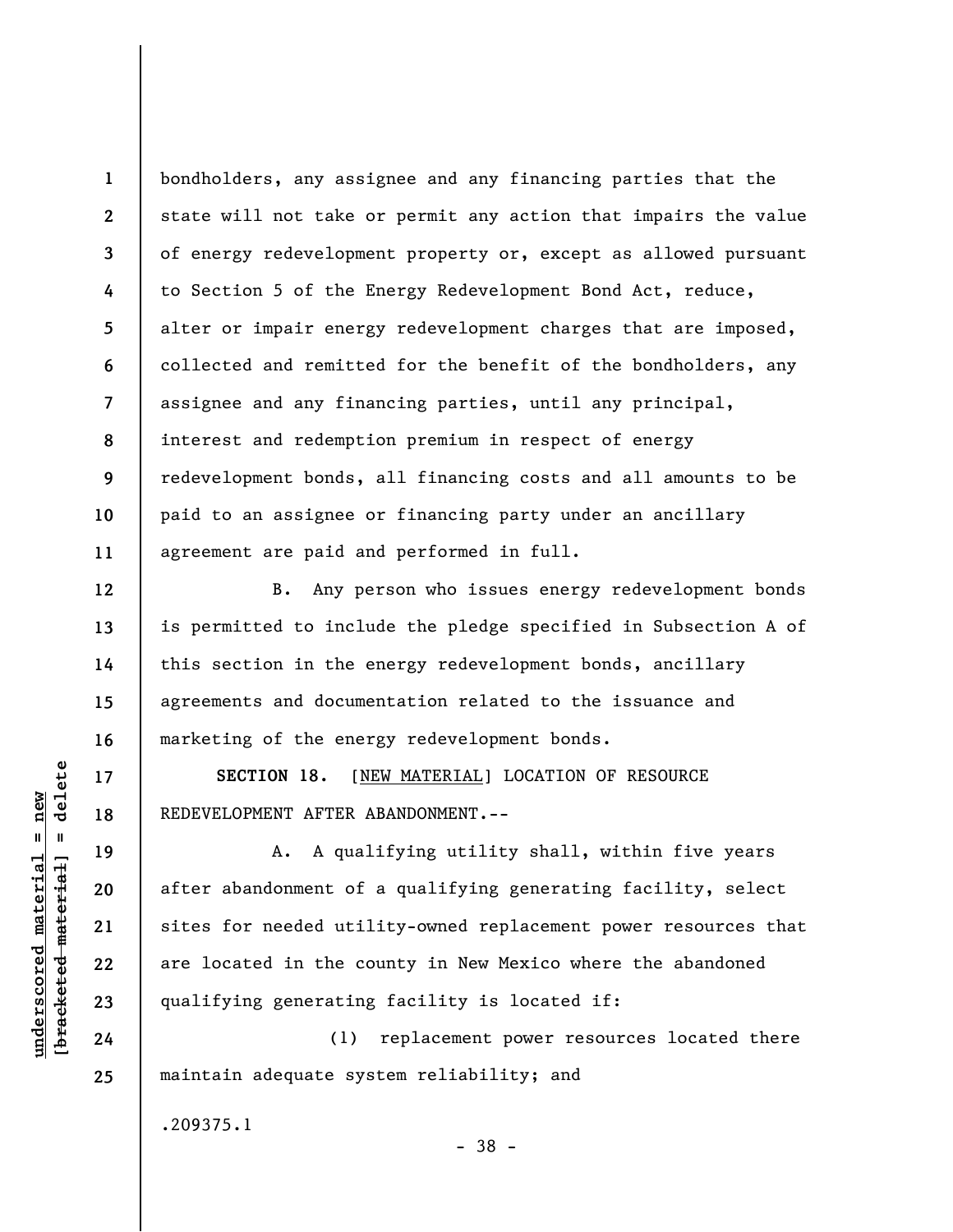**2**  (2) the costs of locating replacement power resources there are less than the costs of locating them elsewhere plus the amount of the cost savings attributable to the use of energy redevelopment bonds.

**5 6 7 8 9 10 11 12**  B. The commission shall grant certificates of public convenience and necessity for replacement power resources at those sites and allow full cost recovery in rates, except that the commission may determine that the particular resource proposed by the qualifying utility should not be approved and that, instead, an alternative utility-owned resource that meets the conditions of Subsection A of this section should be approved.

C. In considering responses to requests for proposals for utility-owned replacement power resources pursuant to this section, a qualifying utility shall inform prospective contractors and subcontractors that it promotes and encourages the use of workers residing in New Mexico to the greatest extent practicable and shall take that use into consideration in evaluating proposals.

**SECTION 19.** [NEW MATERIAL] CHOICE OF LAW.--The law governing the validity, enforceability, attachment, perfection, priority and exercise of remedies with respect to the transfer of an interest or right or creation of a security interest in any energy redevelopment property, energy redevelopment charge or financing order shall be the laws of the state of New Mexico .209375.1

 $\frac{1}{2}$  of  $\frac{1}{2}$  and  $\frac{1}{2}$  and  $\frac{1}{2}$  and  $\frac{1}{2}$  and  $\frac{1}{2}$  and  $\frac{1}{2}$  and  $\frac{1}{2}$  and  $\frac{1}{2}$  and  $\frac{1}{2}$  and  $\frac{1}{2}$  and  $\frac{1}{2}$  and  $\frac{1}{2}$  and  $\frac{1}{2}$  and  $\frac{1}{2}$  and  $\frac{1}{2}$  an **[bracketed material] = delete**  $underscored material = new$ **underscored material = new**

**1** 

**3** 

**4** 

**13** 

**14** 

**15** 

**16** 

**17** 

**18** 

**19** 

**20** 

**21** 

**22** 

**23** 

**24** 

**25** 

- 39 -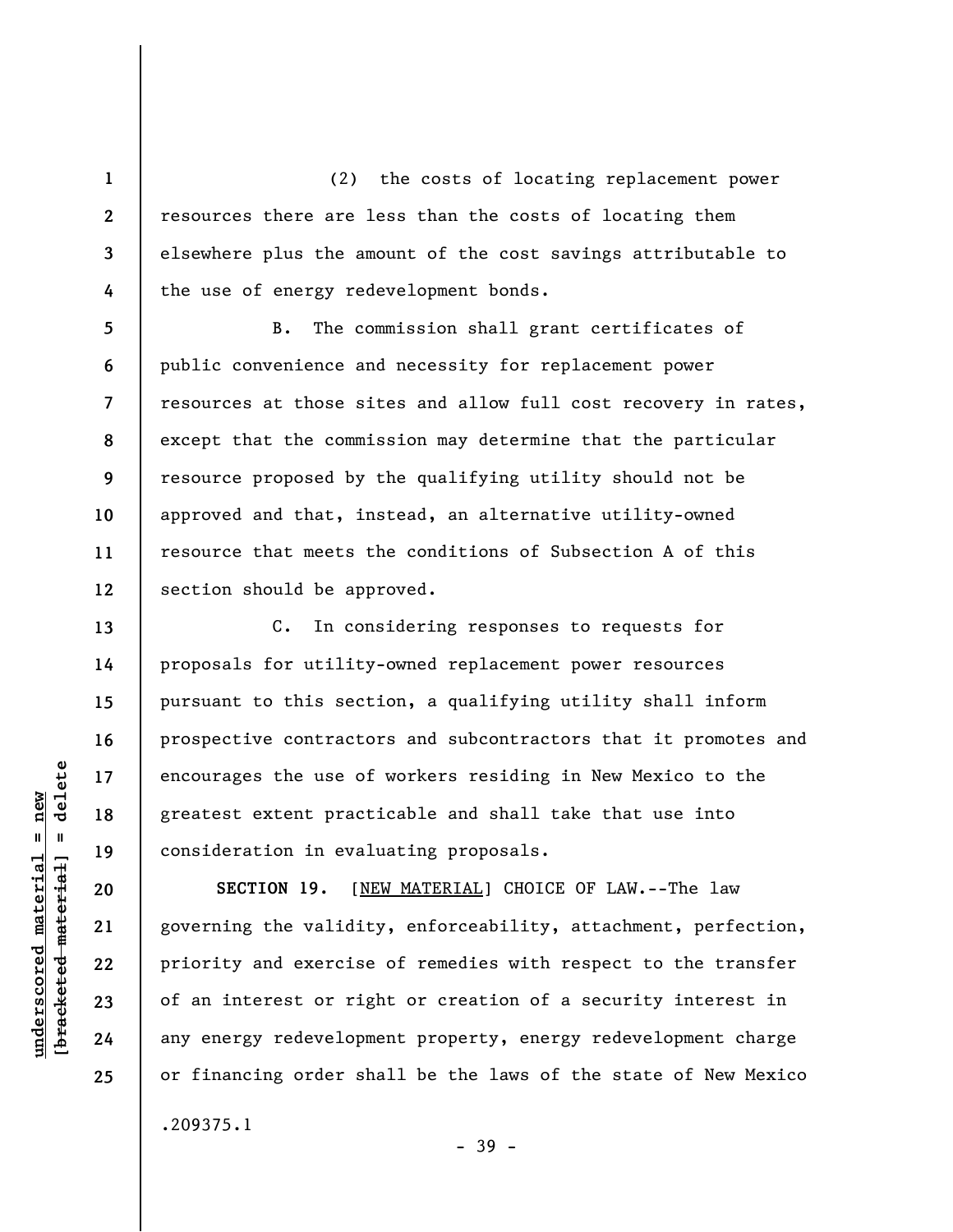**1 2** 

**3** 

**4** 

**5** 

**6** 

**7** 

**8** 

as set forth in the Energy Redevelopment Bond Act.

**SECTION 20.** [NEW MATERIAL] CONFLICTS.--In the event of conflict between the Energy Redevelopment Bond Act and any other law regarding the attachment, assignment or perfection, or the effect of perfection, or priority of any security interest in or transfer of energy redevelopment property, the Energy Redevelopment Bond Act shall govern to the extent of the conflict.

**9 10 11 12 13 14 15 16 17 18 19 20 21 22 23 24 25 SECTION 21.** [NEW MATERIAL] VALIDITY ON ACTIONS IF ACT HELD INVALID.--Effective on the date that energy redevelopment bonds are first issued under the Energy Redevelopment Bond Act, if any provision of that act is held to be invalid or is invalidated, superseded, replaced, repealed or expires for any reason, that occurrence shall not affect the validity of any action allowed pursuant to that act that is taken by the commission, a qualifying utility, an assignee, a collection agent, a financing party, a bondholder or a party to an ancillary agreement and, to prevent the impairment of energy redevelopment bonds issued or authorized in a financing order issued pursuant to that act, any such action shall remain in full force and effect with respect to all energy redevelopment bonds issued or authorized in a financing order issued pursuant to that act before the date that such provision is held to be invalid or is invalidated, superseded, replaced, repealed or expires for any reason.

.209375.1

 $- 40 -$